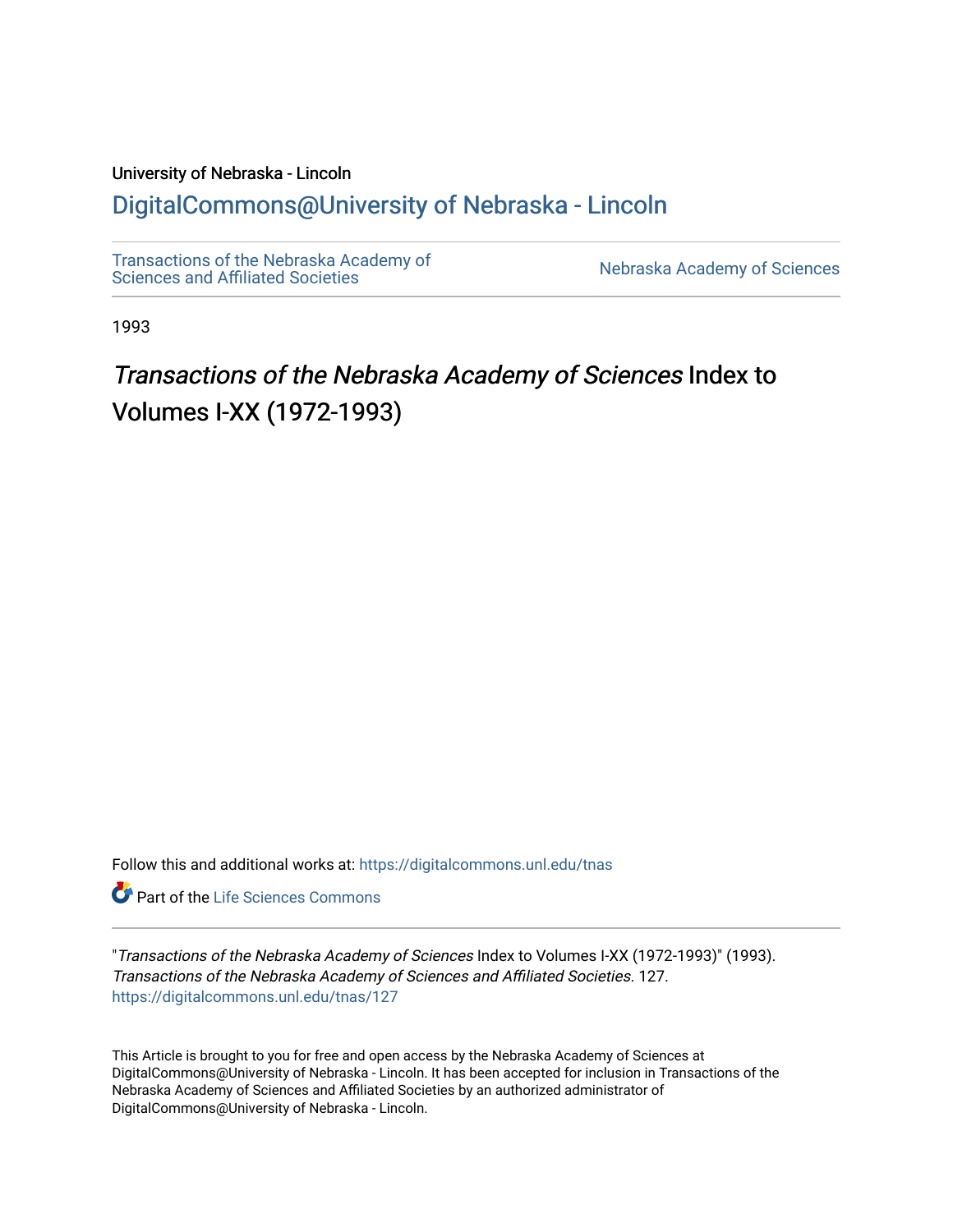### INDEX TO VOLUMES I-xx, 1972-1993

### *TRANSACTIONS OF THE NEBRASKA ACADEMY OF SCIENCES*

Publication year of volumes: 1, 1972; 2, 1973; 3, 1976; 4, 1977; 5, 1978; 6, 1978; 7, 1979; 8, 1980; 9, 1981; 10, 1982; 11, 1983; 11Special Issue, 1983; 12, 1984; 13, 1985; 14, 1986; 15, 1987; 16, 1988; 17, 1989; 18, 1991; 20,1993.

In this index to subjects, authors, and taxa, authors' names are presented in small capitals. Only the most significant taxa are indicated; thousands of others are given in the papers. Place names refer to Nebraska unless otherwise noted. An index to maps follows on page 111.

| я                                      |
|----------------------------------------|
| ABER, J. S 10:25–29                    |
| Abernethy, John, and cancer history    |
|                                        |
| Acanthocephala in Nebraska fishes      |
|                                        |
| Acondylacanthus fossil spines          |
|                                        |
| Accounting theory construction         |
|                                        |
| Adams, E. W., body and particle me-    |
| chanics 2: 105-110                     |
| ADELMAN, D. D.  13:75-81               |
| Aedes (see Mosquitoes)                 |
| Aelurodon  7: 105–123; 14: 25–34       |
|                                        |
| Agriculture                            |
| climate change impacts on              |
|                                        |
| Nebraska aboriginal  4: 209-211        |
| U.S. history  4: 213-222               |
| Aircraft, model, power and lift        |
| 1:91-98; 4: 139-142                    |
| Aix sponsa (see Wood duck)             |
| Alboglossiphonia heteroclit new to Ne- |
| braska  18:87-91                       |
|                                        |
| Alfalfa seeding techniques  12:61-64   |
| Algae, Nebraska (see Flora)            |
| Allais, Maurice, and "Allais" paradox  |
|                                        |
| ALLINGTON, R. W.  18: 167-171          |
| Allophaiomys, earliest record in North |
| Allotheria, fossil 12:71-80            |
| ALTHOFF, D. P. 8: 9-14                 |
| Ambystoma texanum new to Nebraska      |
|                                        |
| Ameiurus natalis (yellow bullhead) in  |
| Nebraska  19:31-32                     |
| Amelicanthus fossil spines  11:81-84   |
| Amoebidium in Platte River .17:23-28   |
| Amphibians, Nebraska                   |
| fossil 8: 131-140; 9: 67-85;           |
| 10:31-36; 12:81-94; 18:19-29           |
| living  3: 44; (complete synopsis)     |
| $13:33-57:20:1-12$                     |

| (Amphibians, Nebraska)                                                |
|-----------------------------------------------------------------------|
| Rana pipiens, brain  20: 73-80                                        |
| Analytic continuation 2: 217-224                                      |
| ANDERSON, C. P.  1:43-51                                              |
| ANDERSON, J. L.  2: 134-143                                           |
| ANDERSON, R. W.  5: 1-8                                               |
| ANDREWS, R. V.  4: 203-207                                            |
| Andropogon scoparius (little bluestem                                 |
| grass), moisture content 10:5-6                                       |
| Animals, research methods                                             |
|                                                                       |
| Anostracoda, brine shrimp culture                                     |
|                                                                       |
| Antarctica, evidence for climatic change                              |
| Anthropology/archeology                                               |
| aboriginal agriculture  4: 209-211                                    |
| artifacts, Red Willow pits                                            |
| 4: 9–12; Kansas 11:13–18                                              |
| climatic and cultural changes                                         |
| 1:11-19; 11 Spec. Iss.: 1-63, 65-70                                   |
|                                                                       |
| 11Spec. Iss.:11-28, 29-35                                             |
| foster homes, anthropological analy-                                  |
|                                                                       |
| Iglesia Vieja, El Terror Phase                                        |
|                                                                       |
| Middle Missouri Tradition                                             |
|                                                                       |
| migration, human  7: 47-52, 53-60                                     |
| Olmec ceramics, radiocarbon dating                                    |
|                                                                       |
| pottery, calcium carbonate inclusions                                 |
|                                                                       |
| Pre-Clovis bone tool, s.w. Nebraska.                                  |
|                                                                       |
|                                                                       |
| 11Spec. Iss.: 121-127, 129-136                                        |
| projectile points, Kansas                                             |
| 11:13-18; Nebraska 2: 5-7                                             |
| Skidi Pawnee, polyandry 11:9-12<br>Spanish Diggings, Wyoming, quartz- |
|                                                                       |
| subsistence adaptations, Great Plains                                 |
| 11Spec. Iss.: 93-110, 111-113,                                        |
| $115 - 118$                                                           |
| Antilocaprids, fossil (see Mammals: fos-                              |
| sil)                                                                  |
|                                                                       |

| Aphodius gordoni, new species            |
|------------------------------------------|
| 16:87–89                                 |
| Archeology (see Anthropology/archeol-    |
| ogy)                                     |
| Ardynomys occidentalis, Nebraska         |
| Chadronian 19:75-82                      |
| Argentine Limestone, fossil crinoids     |
|                                          |
| ARNHOLT, P. E. 1:179-180                 |
| Arrow, Kenneth, and social welfare       |
| function 3: 103-107                      |
| Artemia franciscana (brine shrimp)       |
| <b>19:</b> 7–19, 21–30                   |
| Asclepias (milkweeds) in Nebraska        |
|                                          |
| Asclepias asperula new to Nebraska       |
| 18: 127–140                              |
| Asclepias purpurascens new to Ne-        |
| braska  18: 127-140                      |
| Ash Hollow Formation, Nebraska           |
|                                          |
|                                          |
| Auditing methodology  4: 177-180         |
| Aughey, Samuel, first president of Acad- |
|                                          |
| Austin, John, and locutionary and        |
| illocutionary acts  5: 85-92             |
| Autobiography as investigative tech-     |
|                                          |
| nique7: 183-186                          |
| Automata theory 2: 118-122               |
| Axioms and axiomatization                |
|                                          |
| AYOTTE, E.  19: 21-30                    |

### *'B*

| Bacteria, planktonic <b>19:</b> 21–30  |  |
|----------------------------------------|--|
| <i>Baculites, fossil </i> .20: 87–95   |  |
| Badger, plague in <b>19:</b> 49–55     |  |
| Baker, C. E. 2: 144–151                |  |
| Ballinger, R. E. 19:43–47              |  |
| Banner County flora1 <b>8:</b> 109–126 |  |
| BARNES, A. M. 19:49–55                 |  |
| BARRY, R. G.  11Spec. Iss.: 45-55      |  |
| BARTON, J. N. 15: 1–4                  |  |
| Bashford, Ernest F., medical research  |  |
|                                        |  |
|                                        |  |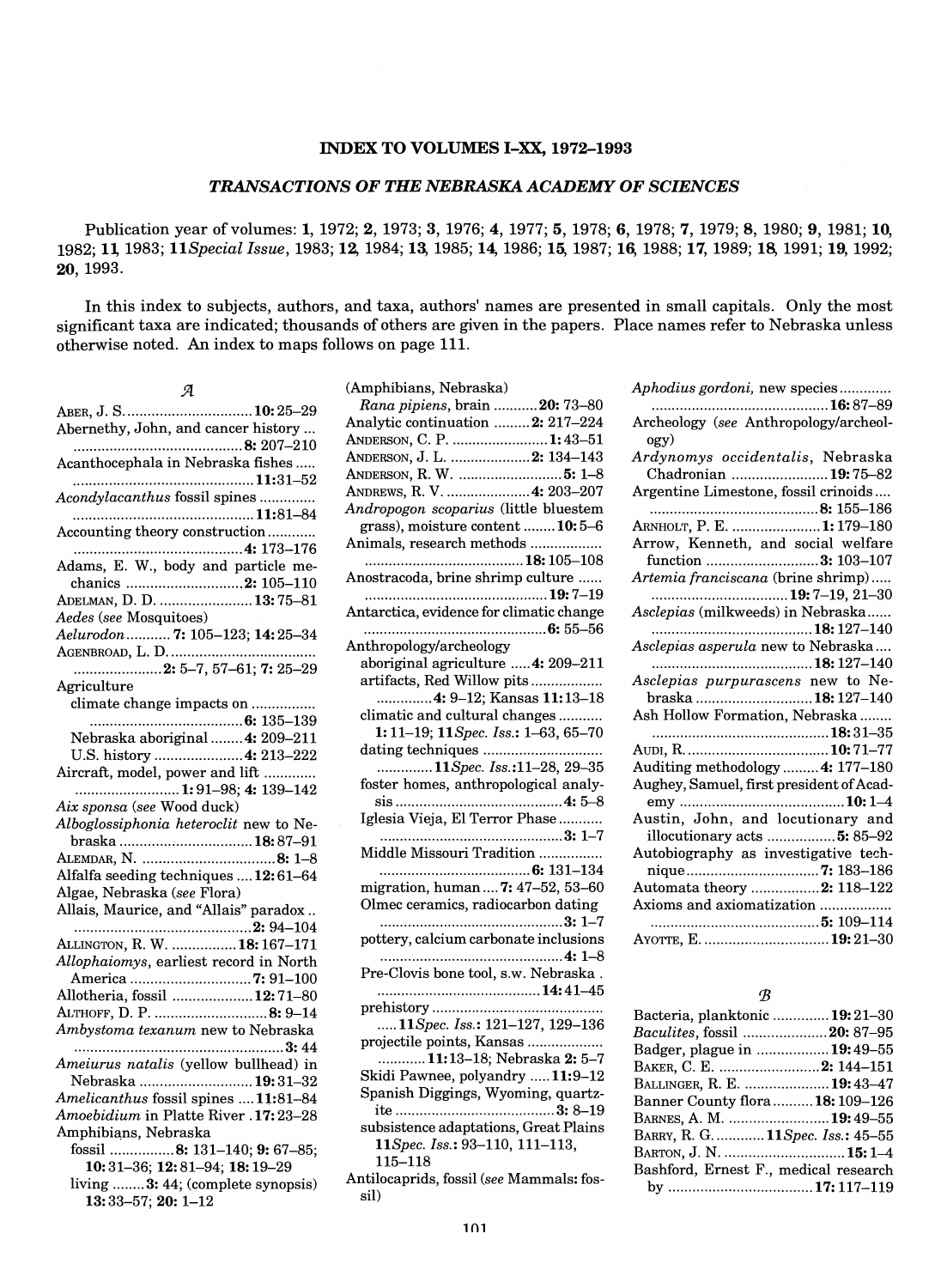*Basilarchia* hybrids, Niobrara Valley .. ............................................ 16: 17-30 *Bathronocrinus madisonensis,* new species .................................... 8: 155-186 Bats, status in Nebraska ............ 5: 123 20: 1-12 Bats, platyhelminth parasites of ......... .................................................. 5: 123 BAUER, T. W ............................. 5: 35-44 BECKER, D. A. ........................... 8: 15-30 BECKER, E. F. ...... 4: 151-153; 10: 79-83 Beetles Carabidae/Scaritini, Nebraska ........ ......................................... 18:53-65 Cicindelidae, Nebraska ....... 17: 1-18 in Niobrara Valley ............... 20: 1-12 Scarabaeidae ...................... 11:53-55 14:47-50; 16:87-89; 17:29-35 Behavior birds ................ .4: 57-68; 6: 141-144 fishes (guppies) .................. 20: 47-51 humans ....... 2: 14-23, 24-34, 35-47, 48-56;5:93-97,99-101; 7: 173-175;3: 135-140 BEIGHTOL, D. A. ...................... 20: 41-46 Bench carvings, Medieval, England ..... ........................................ 12: 103-108 BENZ, J. J ............................... 20: 47-51 BERGHEL, H. L. ......... 2: 90-93; 5: 85-92 Berson, Henri, and certainty ............... . .......................................... 4: 147-150 Bessey, Charles Edwin, biography of... .......................................... 2: 111-117 Bibliography, Nebraska algae, bryophytes, and lichens ......... . .......................................... 5: 15-23 plant ecology and taxonomy ............. . ......................................... 14:61-78 Bichat, Xavier, contributions to medicine .............................. 11:85-88 *Bidens coronata,* B. *polylepis,* chromosome analysis .......................... 4: 35-42 Big Blue River, water quality .............. . ......................................9: 35–47; 13: 59–73 Big Springs Quarry fossil herpetofauna ............................................ 12:81-94 Bighorn sheep fossil, Wyoming ........... . ........................................ 16: 173-183 BIeSTAT computer program .............. . .......................................... 2: 205-216 Biostratigraphy, Nebraska Oligocene .. .............................................. 14:7-19 Birds, fossil, Nebraska .......... 19: 83-96 Birds, living *(see also* names of birds) migration, cranes and geese, origin .. ...................................... 6: 141-144 in Niobrara Valley ............. 17: 37-60 20: 1-12 in saline wetlands ............................. . ......................... .4: 53-56; 15: 5-14 Sandhill crane food ................................. 20: 81-86 migration behavior .......... 4: 57-68 (Birds, living) wood duck production, Salt Creek watershed ........................ .4: 53-56 Bison *(see* Mammals: fossil bovids) BITTERBAUM, E. ........................ 11:27-30 BLAKESLEE, D. J ..................................... . *. ............... 11Spec. Iss.:* 29-35, 61-63 Blowout penstemon *(see Penstemon haydenii)*  Bluegill *(see Lepomis)*  BLUM, G .................................. 3: 96-102 Bobcats (Lynx rufus), parasites of ....... . ............................................. 9: 55-56 BOELLSTORFF, J. ............................ 6: 35–49 BOETTCHER, J. .............................20: 33-40 Bone marrow stromal cells in vitro ..... . .................................................. 5: 1-8 Bone-tool, Pre-Clovis in Nebraska ...... . ............................................ 14:41-45 BOOTH, E. D. ......... 2: 94-1043: 103-107 BORLAND, D. E. ....................... 17:61-63 BORMANN, D. R. ................... .4: 155-159 *Borophagus* tooth evolution ................. . .......................................... 7: 105-123 Bovids, fossil *(see* Mammals: fossil bovids) BOWN, T. M ............................. 8: 99-122 Brachiopods in Stull Shale ..... 3: 78-84 BRAGG, T. B. ............. 10: 5-6; 17: 61-63; 20:33-40,41-46 Brain and human memory ........ 7: 157-163 immunoreactive fibers in frog .......... . ........................................ 20: 73-80 BRANDHORST, C. T. .................... 4: 13-20 BRANDLE, J. R. .......................... 9: 49-53 BRAY, T. E. .............................. 19: 57-62 *Bretzia* fossil antlers ............. 13: 83-92 Brine shrimp ................ 19: 7-19, 21-30 BRINER, W ............................... 20: 73-80 Broca, Pierre Paul, and cancer genetics .......................................... 7: 125-129 BROGAN, W. L. ............................1:73-82 BROOKS, D. R. ........... 3: 20-21; 4: 21-22 *Brotherella recurvans* new to Nebraska ............................................ 10: 17-20 BROWN, C. S. ............................ 19:49-55 Brown County invertebrates and water quality ...................................**16:** 69–84 BROWN, L. E. ........................... 10:43-47 Bryophytes, Nebraska Buffalo County ..................... 7: 83-85 Cuming County ................... 7: 61-64 Kearney County ................... 7: 83-85 Nebr. range extensions .................... . ..... 10: 21-23; 15: 55-59; 17: 81-82 Nebraska, annotated bibliography ... .......................................... 5: 15-23 Niobrara Valley ................ 13: 13-19;  $20 \cdot 1 - 12$ north-central counties ....... 10: 17-20 Panhandle counties ............ 11:77-80 (Bryophytes, Nebraska)

### $\mathcal{C}$

 $C_{\text{LF-Dump}}$ , W. W.

| 11Spec. Iss.: 121–127                     |
|-------------------------------------------|
| Calippus regulus, Webster County fos-     |
|                                           |
| Calypogeia trichomanis newly recorded     |
| in Nebraska  10:17–20                     |
| Camelids, fossil (see Mammals: fossil     |
| camelids)                                 |
| Cancer, history of research (see Krush,   |
| A. J.)                                    |
| Canids (see Mammals: fossil canids)       |
| Canis latrans (coyote) dens  8: 9-13      |
| CARPENTER, E. T.  4: 161-163              |
| CARTER, M. R. 17: 1-18                    |
| CASE, R. M.  12:5-11                      |
| Castes-African, Asian, North American     |
|                                           |
| CASTELLANO, R. H.  3: 141-184             |
| Catfish (see Ictalurus punctatus)         |
| Cats, fossil (see Mammals: fossil felids) |
| Causality, and mind-brain problem         |
| 8: 217–224                                |
| Cephalopods, Cretaceous fossils in        |
| Dawes County20: 87-95                     |
| Center for Great Plains Studies, sym-     |
| posium  11Spec. Iss.                      |
| Cervalces, Nebraska Pleistocene fossil    |
|                                           |
| Cervids, fossil (see Mammals: fossil      |
| cervids)                                  |
| Chadron, hydrogeology (see Groundwa-      |
| ter: Dawes County)                        |
| Chadronian rodents, in Nebraska           |
|                                           |
| Chalk, lithification of  4: 229-231       |
| CHANG, H.-C. 8: 1-8; 9: 13-22             |
| CHERKO, I. 11:57-75                       |
|                                           |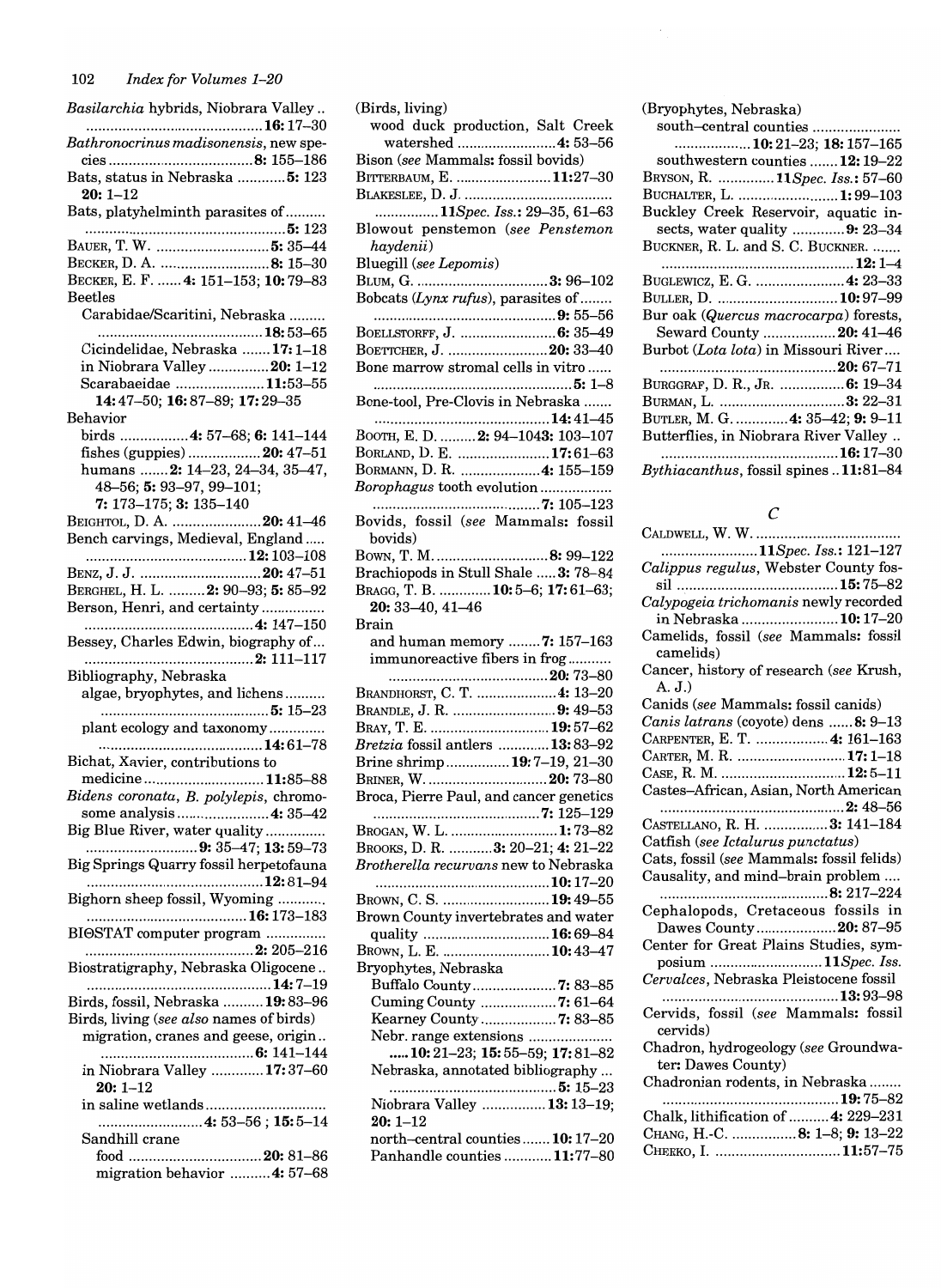| Cherry County, Nebraska, fossils                                          |
|---------------------------------------------------------------------------|
|                                                                           |
| Chlorella, cultures with brine shrimp.                                    |
| Chomsky, Noam, and linguistic compe-                                      |
| tence 11:99-104                                                           |
| Chondrichthyan spines, fossil                                             |
|                                                                           |
| CHORN, J.  16: 127-139                                                    |
|                                                                           |
| 9: 35–47; 18: 93–98                                                       |
| Chromosomes (see Genetics)                                                |
| CHURCHILL, S. P.  3: 32-36; 4: 43-51;                                     |
| 5: $15-23$ ; 7: $61-64$ ; 13: $13-19$ ;                                   |
| 14:61-78; 16:1-15; 20: 1-12                                               |
| Cicindelidae (see Beetles)                                                |
| Cirsium canescens, seed predators                                         |
|                                                                           |
| CLANTON, D. C.  20: 25-32                                                 |
|                                                                           |
|                                                                           |
| Clary Ranch Site, paleontology  9: 1-7                                    |
| Clay, in loess  10:43-47                                                  |
| Climate (see also Symposia)                                               |
| anthropo-archeological effects of                                         |
| 1: 11-19 ; 6: 137-139, 145-147;                                           |
| 11 Spec. Iss.: 61-63, 65-70,                                              |
| 93-110, 111-113, 115-118,                                                 |
| 121-127, 129-136                                                          |
| dating techniques                                                         |
| .11Spec. Iss.: 11-28, 29-35, 37-41<br>Great Plains  1: 11-19; 4: 191-201; |
| 11 Spec. Iss.: iii-xii, 3-144                                             |
| herpetofaunal evidence  8: 131-140                                        |
| history 1: 11-19; 4: 191-201;                                             |
| 8: 131-140, 187-205;                                                      |
| $11Spec.$ Iss.: $45-55$ , $57-60,$                                        |
| 61-63, 73-82, 137-142                                                     |
| mammalian evidence  6: 95-105,                                            |
| 107-116; 117-126, 127-130                                                 |
| soils as evidence for climate change                                      |
| stress 11Spec. Iss.: 3-8                                                  |
| vegetation affected                                                       |
| 11Spec. Iss.: 73-82, 83-89                                                |
| CLOPTON, R. E.  18:53-65                                                  |
| Clovis projectile points, northwestern                                    |
|                                                                           |
| Соару, N. R.  19:43-47                                                    |
| Coal, trace metals in 7: 87-90                                            |
| Coatney, George Robert, and malaria                                       |
| research 13:1-3                                                           |
| COATNEY, G. R.  13:5-11                                                   |
| Cocaine intoxication, propanolol treat-                                   |
| Cognition                                                                 |
| development, and Wittgenstein                                             |
|                                                                           |
| dissonance 2: 14-23                                                       |
| egocentricity, of children  2: 35-47                                      |
| Coleoptera (see Beetles)                                                  |
| COLEMAN, G. H. 3: 1-7                                                     |

| Comparative method 6: 1–18<br>Comparative stratigraphy  6: 1-18 |
|-----------------------------------------------------------------|
|                                                                 |
| Computer program, BIOSTAT                                       |
|                                                                 |
| Concrete in ancient Roman architecture                          |
|                                                                 |
| CORNER, R. G.  4: 77–93; 5: 59–64;                              |
| 9: 1-7; 14: 41-45; 15: 75-82                                    |
| COSTELLO, D. F.  1: 104–111                                     |
|                                                                 |
| Coyote (see Canis latrans)                                      |
| Crane, Sandhill (see Grus canadensis)                           |
| Creek chub (Semotilus atromaculatus),                           |
|                                                                 |
| Creighton University, radiology history                         |
|                                                                 |
|                                                                 |
| Crepidostomum cooperi, parasitic on                             |
| mayfly  12:13-18                                                |
| Crinoids, fossil <b>5:</b> 45–57; <b>8:</b> 155–186             |
|                                                                 |
| Cripps, W. Harrison, and cancer re-                             |
|                                                                 |
| Curtin, C. B.  5: 9–13<br>Cylindrodonts in Nebraska  19:75–82   |
|                                                                 |
| Cynanchum in Nebraska 18:127-140                                |
| Cynomys ludovicianus (prairie dog),<br>plague in 19:49–55       |

### $\mathcal{D}% _{M_{1},M_{2}}^{\alpha,\beta}(\varepsilon)$

| DAGLEY, S.  1:43-51                  |
|--------------------------------------|
|                                      |
| DANKERT, N. E.  16: 17-30            |
| DARROW, P.O. 17:19-22                |
|                                      |
| Darwin, Charles  18:173-177          |
| Dating, geological and climatic      |
| 11Spec. Iss.: 11-28, 29-35, 37-41    |
| DAVIS, C. A. 20: 81-86               |
| Dawes County                         |
| flora 2: 190–204                     |
| uranium ore and groundwater          |
|                                      |
| water quality (see Water quality)    |
| DAY, M. A.  2: 105-110; 3: 108-117   |
| Decision theory  2: 94-104, 128-133; |
| $5:109 - 114$                        |
| Deer, antlers evolution  13:83-92    |
| Dendrochronology11Spec. Iss.: 11-18  |
| Dentistry, administrators and union- |
| ization 9: 99–107                    |
| Determination, relative 11:93-98     |
| Determinism, and causality           |
| 8: 217–224; universal 11:93–98       |
| Devils Nest Local Fauna, Nebraska    |
|                                      |
| DEWEY, R. E.  4: 165-167             |
| Diceratherium jamberi, new species   |
|                                      |
| DICKEY, G. L.  1:83-90               |
| Didymoceras, fossil 20: 87-95        |
| DIETZ, N., JR 1: 112-121; 10: 57-61  |
| DIFFENDAL, R. F., JR.                |
| 8: 123–30; 12: 65–69                 |

| Dina dubia, new to Nebraska |  |
|-----------------------------|--|
|                             |  |

| Dina microstoma, new to Nebraska          |
|-------------------------------------------|
|                                           |
| Dinobastis, in Nebraska 16: 153-163       |
| Dipodomys ordii (kangaroo rat), water     |
| conservation by11:27–30                   |
| Dirac relation 2: 225–228                 |
| Dogs, fossil (see Mammals: fossil canids) |
| DORT, W., JR. 11Spec.Iss.: 3-8            |
| DOUGHERTY, C. J. 8: 211-215               |
| Douglas County flora  20: 33-40           |
|                                           |
| DOWELL, D. A.  10:57-61                   |
|                                           |
| Drosophila affinis group                  |
| mating frequency and winglessness.        |
|                                           |
|                                           |
| Drought, Great Plains frequency           |
|                                           |
| DUCEY, J.  11:19-25; 15: 5-14;            |
| $17:37-60$ ; 18: 1-9; 19: 83-96           |
| DUNCAN, P. A. 20: 25–32                   |
| Dupuytren, Guillaume, and cancer his-     |
|                                           |

### f£

| Earth, core convection  10:97-99              |
|-----------------------------------------------|
| Economics                                     |
| free market  5: 103-108                       |
| labor value theory  5: 115-120                |
| microeconomics 3: 127-130                     |
| Ectypodus, in Raben Ranch Local Fauna         |
|                                               |
|                                               |
| EDTA, dietary effects 3: 61-68                |
| Education                                     |
| ethnoscience as methodology                   |
|                                               |
| geographic 2: 237-245                         |
| medical  5: 29-34; 7: 131-135                 |
| Egelhoff Quarry, animal fossils               |
|                                               |
| EHRENHARD, J. E. 1:11-19                      |
| El Terror Phase of Iglesia Vieja              |
| $3: 1-7$                                      |
| Elaphe vulpina (fox snake)                    |
| Nebraska living  10: 37-42; 13: 48            |
| Pliocene fossil  10:37-42                     |
| ELLENBECKER, M. A.  15: 1-4                   |
| ELLIOTT, M. D.  5: 15–23                      |
| Enargeia, vivid description. 4: 155-159       |
| Equids, fossil (see Mammals: fossil           |
| equids)                                       |
| Equus (see Mammals: fossil equids)            |
| ERBACH, W. C.  1:91-98; 4: 139-142            |
|                                               |
| Erythronium albidum, E. mesochoreum           |
| in Nebraska 17:71-79                          |
| ESCH, J. J.  18: 127-140                      |
| <i>Eutrephoceras.</i> fossil <b>20:</b> 87–95 |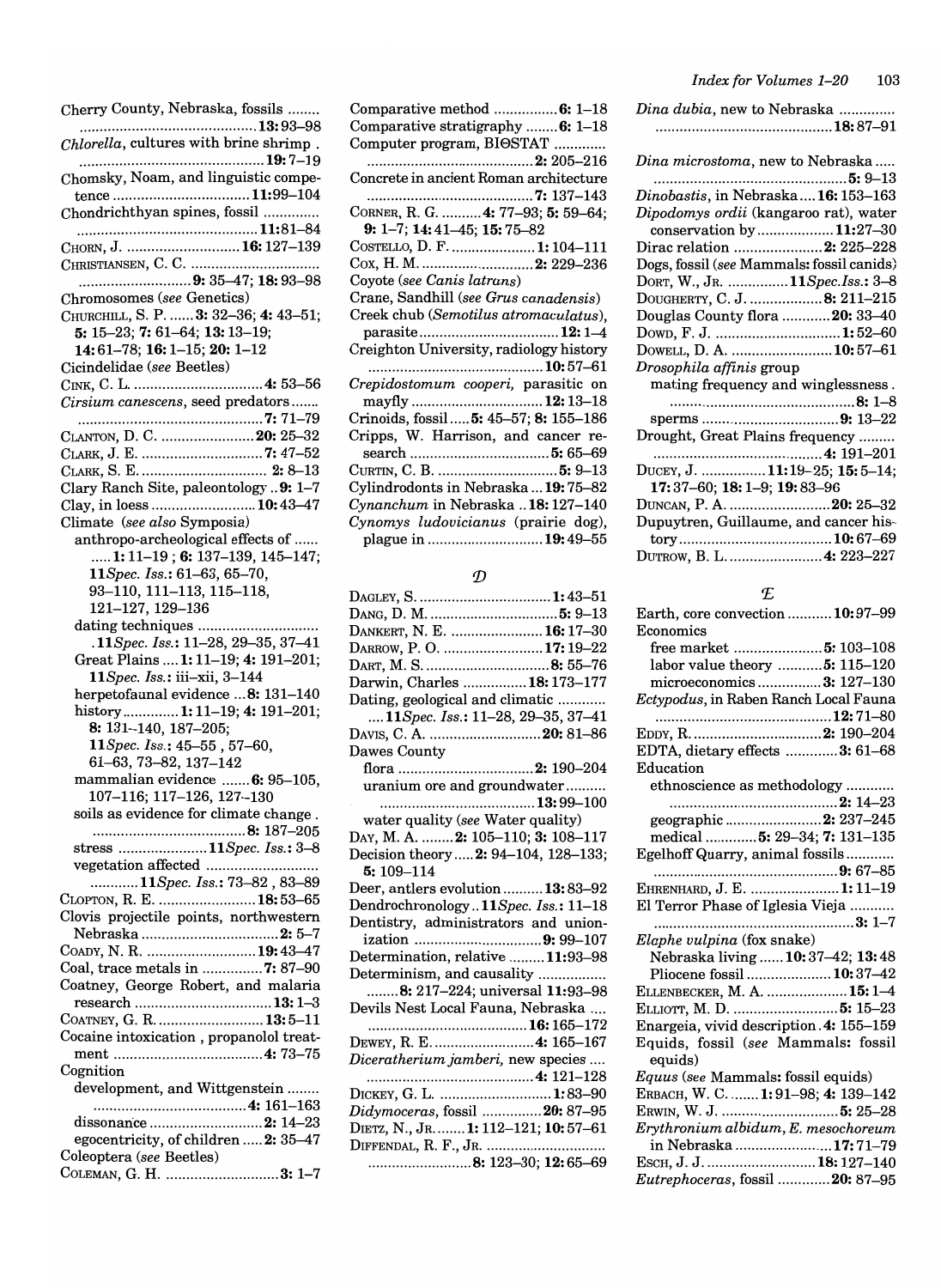| Eutrophication (see Water quality) |  |
|------------------------------------|--|
| EVANDER, R. L.  14: 25-34          |  |
| Exiteloceras, fossil 20: 87-95     |  |

 $\mathcal{F}$ 

| FAIRBANKS, W. S.  11:27-30              |
|-----------------------------------------|
|                                         |
| FARRENS, W. L. 2: 62-65                 |
| Fédération Aeronautique Internation-    |
| ale competition  4: 139-142             |
| Felids, fossil (see Mammals: fossil fe- |
| lids)                                   |
| Ferns                                   |
| Marsileaceae, for teaching botany       |
|                                         |
| Nebraska 15:55-59; 16:1-15,             |
| 31-49, 91-113; 17:83-101;<br>18:109-126 |
|                                         |
| Hydropteridales, for teaching botany    |
| Salviniaceae, for teaching botany       |
|                                         |
| Fiat measurement, Torgerson's concept   |
|                                         |
|                                         |
| Fishery dynamics, Missouri River        |
|                                         |
| Fishes (see also fishes by name)        |
| Adams County, Thirty-two Mile           |
| Creek 8: 91-98                          |
| behavior, guppy 20: 47-51               |
| fossil 9: 67-85; 11:81-84               |
| Lincoln County  19:31-32                |
| malathion effects on Lepomis            |
|                                         |
| Middle Loup River  3: 22-31             |
| Missouri River 11:57-75;                |
| 18:93-98; 20: 53-65, 67-71              |
| Nebraska  11:31-52; 19:31-32            |
| Niobrara Valley  20: 1-12               |
| parasites of  11:31-52; 12:1-4          |
| Platte River  16:63-67;                 |
| 18: 101-104; 19: 33-42                  |
| Poecilia reticulata, behavior           |
|                                         |
| Republican River 16:63-67               |
| Richardson County, parasite of          |
| 12: 1–4                                 |
| Salt Creek Basin 8: 35-54               |
| Thirty-two Mile Creek8: 91-98           |
| trout and water quality  2: 176-181     |
| Weeping Water Creek 15: 15-21           |
| Fitness, physical, urban police         |
| FITZGIBBON, J. L.  15:75–82             |
| FLESSNER, T. R.  17:65–70; 19:63–66     |
| Flint Hill, So. Dakota, quartzite       |
|                                         |
| Flora, Nebraska                         |
| algae, annotated bibliography           |
|                                         |
| algae in eutrophic pond  4: 23-33       |
|                                         |

| agricultural-land edges and roadsides |
|---------------------------------------|
| 11:19–25                              |
| Andropogon scoparius, moisture con-   |
|                                       |
| Asclepias distribution, reproduction  |
|                                       |
| Banner County  18: 109-126            |
| bibliography of Nebraska              |
|                                       |
| bryophytes  5: 15-23                  |
| vascular plants  14:61-78             |
| Bidens coronata, B. polylepis, chro-  |
| mosomes 4: 35–42                      |
| bryophytes (see Bryophytes)           |
| <b>Cuming County</b>                  |
|                                       |
| vascular plants  3: 36; 4: 43-51;     |
| 7: 63                                 |
| Cynanchum laeve  17:71-79             |
| Dawes County flora  2: 190-204        |
| Dodge County floodplain  8: 15-30     |
| Douglas County prairies  20: 33-40    |
| Erythronium albidum, E. meso-         |
| choreum, taxonomy, ecology            |
|                                       |
| ferns (see Ferns)                     |
| Fontenelle Forest  16:31-49           |
|                                       |
| galls, annotated list for Seward area |
|                                       |
| grasses                               |
|                                       |
|                                       |
| 11Spec. Iss.:73-82                    |
| Leptochloa fascicularis, taxonomy     |
| 18: 151–155                           |
| Muhlenbergia, taxonomy                |
|                                       |
| Nebraska Sandhills (ill. key)         |
| 12:23–60                              |
| phytoliths and vegetation history     |
| 11Spec. Iss.: 73–82                   |
| Keith County  17:83-101; 18:149       |
| Leptochloa fascicularis, taxonomy     |
|                                       |
| lichens, annotated bibliography       |
|                                       |
| Lillian Annette Rowe Sanctuary        |
| liverworts (see Bryophytes)           |
| Long Pine Creek  16:69-84             |
| milkweeds 18:127-140                  |
| Missouri Valley bluffs, woody succes- |
| sion 17:61-63                         |
| Mormon Island Crane Meadows           |
|                                       |
| mosses (see Bryophytes)               |
| Muhlenbergia taxonomy  4: 69-72       |
| Neale Woods  16:31-49                 |
| Nemaha County, loss of trees          |
|                                       |

| (Flora, Nebraska)                     |
|---------------------------------------|
| new records  3: 32-36; 10: 17-20;     |
| 14: 55-59; 15: 49-52; 18: 141-150     |
| (see also Bryophytes)                 |
| Nine-Mile Prairie  15:23-35           |
| Niobrara River Valley                 |
| bryophytes  13: 13-19; 20: 1-12       |
|                                       |
| vascular plants                       |
| 16: 1-15; 17: 37-60; 20: 1-12         |
| Pawnee County  18:45-52               |
| Penstemon haydenii (see Penstemon     |
| haydenii)                             |
| Platanthera praeclara, status         |
|                                       |
| <b>Platte River Valley</b>            |
|                                       |
| 8: 55-76, 77-90; 15:37-48             |
| lower  8: 15-30 (annotated list,      |
| maps); 15:53-57                       |
| Ruppia taxonomy, ecology              |
|                                       |
| Saline wetlands  20: 13-24            |
|                                       |
| Sandhills grasses (illustrated key)   |
| 12:23-60                              |
| Sarpy County prairies  20: 33-40      |
| <b>Seward County</b>                  |
| flora (vascular plants). 16:91-113;   |
| 18: 148-149; 20: 41-46                |
| plant galls  4: 13-20                 |
| woody vegetation 20: 41-46            |
| vascular plants, bibliography         |
| 14: 61–72                             |
| vegetation history                    |
| 11Spec. Iss.:73-82, 83-89             |
| wetlands, saline                      |
| 15: 5-14; 18: 37-44; 20: 13-24        |
| Flora, North America, Vernonia gigan- |
|                                       |
| Fodor, Jerry, and scientific analysis |
|                                       |
|                                       |
| Fontenelle Forest flora               |
| 16:31-49; succession $17:61-63$       |
| Forage, Nebraska Sandhills            |
| 12:61–64; 20: 35–32                   |
| FORWOOD, J. R. 8: 31–34               |
|                                       |
| Fox snake (see Elaphe vulpina)        |
| Foxes (see Vulpes vulpes)             |
| FOXHOVEN, T. L. 7: 65-69              |
| Franklin, Benjamin  18: 173-177       |
| FRAILEY, C. D. 16:127-139             |
| FRASE, B. A.  16: 127-139             |
| Free market models  5: 103-108        |
| Freeman, C. C. 16: 1–15               |
| Frege, Gottlieb, and history of math- |
| ematics 3: 118-122                    |
|                                       |
| FRISON, G. 11Spec. Iss.: 111-113      |
| FRITTS, H. C. 11Spec. Iss.: 37–41     |
|                                       |
| Frogs (see Amphibians)                |
| FROLIK, E. F. 4: 213–221              |
| Fuels, alternative 19:1–6             |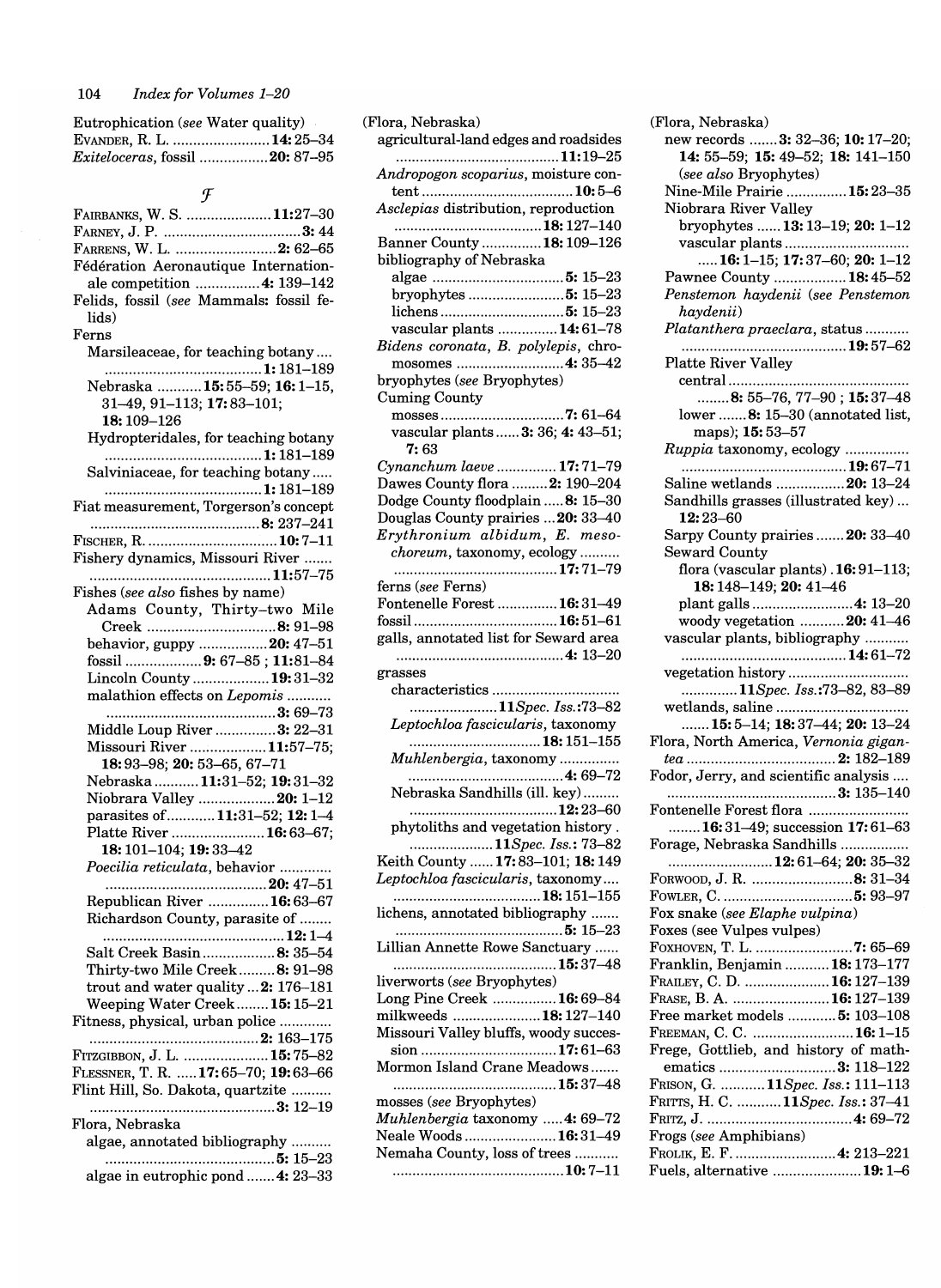| Functional analysis (functionalism)           |
|-----------------------------------------------|
|                                               |
| <i>Fundulus sciadicus</i> reproduction in Ne- |
| braska 18: 101–104                            |
| Fungi on mosquito larvae, central Ne-         |
|                                               |
| Future, philosophy of  1: 104-111             |

# *(j*

| GAINES, S. B.  18:67-72                 |
|-----------------------------------------|
| Gambusia affinis (mosquito-fish) in     |
| Nebraska  16:63-67                      |
|                                         |
| 16:31–49, 115–121                       |
| GARAVASO, P.  10:85-89                  |
| GATES, R. N.  12:61-64                  |
|                                         |
| Genetics                                |
| counseling, history of  1: 132-140      |
| human chromosomes 9: 9-11               |
| plant chromosomes  4: 35-42             |
| swine chromosomes  2: 152-162           |
| Geography education  2: 237-245         |
| Geology, Nebraska history of study (see |
| also individual formations and sites)   |
|                                         |
| Geomys bursarius (pocket gopher) in     |
| Sandhills  12:5-11                      |
| GERSIB, R. A.  18:37-44                 |
| GIARDINO, J. R.  6: 51-54               |
| GILBERT, B. M.  6: 107-116              |
| Glaciation (see also Ice Age Symposium) |
|                                         |
|                                         |
| 5: 12-17; 6: 48-49, 88-93, 101-105      |
| European 6: 57-93                       |
| Kansan  10:25-29                        |
| Pleistocene, central U.S.A 6: 35-49     |
| rock glaciers, Afghanistan, Colorado,   |
|                                         |
| Seward Formation 10:49-55               |
| and soils, Great Plains                 |
| 11Spec. Iss.:137-142                    |
| Glaciers, rock, in Asia and North       |
|                                         |
| Glycine max (soybean) physiology        |
|                                         |
| Goldberg, Bruce, and correspondence     |
| hypothesis 7: 173-175                   |
| GOLDEN, D. R.  15: 15-21                |
| Goodman, Nelson, and induction          |
| 4: 151–153                              |
| Goose, white-fronted, origin of migra-  |
|                                         |
| Grasses (see also Flora)                |
|                                         |
| Andropogon scoparius water content      |
| characteristics  11Spec. Iss.:73-82     |
| Leptochloa fascicularis taxonomy        |
|                                         |
| Muhlenbergia taxonomy  4: 69-72         |
|                                         |

|  | Nebraska Sandhills [key]  12: 23-60 |
|--|-------------------------------------|

| $\left( \mathrm{Grasses}\right)$         |
|------------------------------------------|
| phytoliths and vegetation history        |
| 11Spec.Iss: 73–82                        |
| Grasshoppers                             |
| food of, in Nebraska Sandhills           |
|                                          |
|                                          |
| morphology in Nebraska Sandhills         |
|                                          |
| Gravitation, a modified theory           |
|                                          |
| Gray, J. G. …………………………4: 57–68           |
| GREEGOR, D. 11:27–30                     |
| GRENNES, R. A. 3: 1–7                    |
| <i>Grimmia apocarpa</i> new to Nebraska  |
|                                          |
|                                          |
| GROBSMITH, E. S.  2: 14–23               |
| Ground squirrel, fossil  6: 101–104      |
| Groundwater                              |
|                                          |
| 7: 25-29; 13:99-106                      |
| nitrate in Nebraska 13:75-81             |
| <i>Grus canadensis (Sa</i> ndhill crane) |
| diet and habitat use 20: 81-86           |
| migration behavior  4: 57-68             |
| origin of migration pattern              |
|                                          |
| Guppy (Poecilia reticulata) behavior     |
|                                          |
|                                          |
| GUSTAFSON, E. P.  13:83-92; 14:7-19      |
| Gustavson Memorial Lectures, 1983        |
|                                          |
| Gustavson, Reuben G., lectureship        |
|                                          |
| GUTH, P. 20: 73–80                       |
|                                          |

# *:J{*

| Нааск, S. C.  7: 187–194                         |
|--------------------------------------------------|
| Habermas, J., and theory of communi-             |
| cative competence  4: 181-184                    |
| Hageman, J.  16: 141–152                         |
| Hammer, M. J. 2: 70–80                           |
| Hanna, A. A. Y. 7: 31–35                         |
| HARDING, T. P. 7: 15–23                          |
| Hardy, J. P. 18:109–126                          |
| Harlan, P. W. 7: 31–35                           |
| HARPER, C. M.  5: 35–44                          |
| HARROW, L. G. 7: 15-23; 11:57-75                 |
| HART, T. M. 12:61-64                             |
| HARTLEY, J. 3: 13-19                             |
| Hayden, Ferdinand V., expedition                 |
|                                                  |
| HAYNES, J. L. <b>19:</b> 31–32                   |
| HAYWARD, J. L. 12:95-102                         |
| Heilbronner, Robert L., book critiqued           |
|                                                  |
| Helisoma trivolvis and commensal                 |
|                                                  |
| HELZER, G. R. 3: 37-43                           |
| Hematopoiesis and stromal cells                  |
|                                                  |
| Hepaticae (see Bryophtyes)                       |
| HERGENRADER, G. L.  2: 70-80,                    |
| 134–143; <b>3:</b> 37–43, 45–60; <b>4:</b> 23–33 |

| Herpetofaunas, fossil and living (see  |
|----------------------------------------|
| Amphibians; Reptiles)                  |
| HESSE, L.W.  18: 11-17; 18: 93-98;     |
| 20: 53-65, 67-71                       |
| Hexagenia (mayfly)                     |
| food of white crappie  7: 75-82        |
| parasite of 12:13-18                   |
| HILL, M. R. 16:185-190                 |
|                                        |
| 3: 205-216; 4: 103-116: 95-105         |
| HIRSCH, K. J. K.  12:5-11              |
| Hirudinea (see Leeches)                |
| HOAGLAND, S.  4: 169-172               |
| HOFFMAN, D. S.  2: 62-65               |
| HOFFMAN, J. J.  1:20-34                |
| Ноlск, Н. G. O.  2: 111-117            |
| HOLLAND, R. S.  17: 111-115; 19: 33-42 |
| HOLMAN, J. A.  8: 131-140; 10:31-36,   |
| 37-42; 18:19-29                        |
| Ногуоке, Е. А.  5: 29-34               |
| Homoeosoma stypticellum on Sandhills   |
|                                        |
| HOPPER, D. 1:43-51                     |
| Hornet's Nest Quarry, fossil herp-     |
| etofauna  12:81-94                     |
| Horses, fossil (see Mammals: fossil    |
| equids)                                |
| Hot Springs Mammoth Site, So. Da-      |
| kota  4: 223-227; 6: 127-130           |
| HUBBARD, R. 7: 37-40                   |
| HUBBARD, W. N., JR.  11:3-8            |
| Hudson-Meng Site, Sioux County         |
| bison bones, analysis  2: 62-65        |
| bison dentition 3: 85-91               |
| bison kill and Paleo-Indian projectile |
|                                        |
| quartzite artifacts 3: 8-11, 12-19     |
|                                        |
| HUGHES, K.  19:1-6                     |
| Hume, David, on induction  9: 87-90    |
| HYGNSTROM, S. E.  19:49-55             |
| Hyles euphorbiae (spurge hawkmoth),    |
| life cycle8: 31-34                     |
| Hymenolepis roudabushi new to Ne-      |
|                                        |

# *Hyracodon,* fossil, dentition .... 1: 61-72 I

| ce Age Symposium 6: 1–147           |
|-------------------------------------|
| anthropological effects             |
|                                     |
| bird migration origins  6: 141-144  |
| Cenozoic (Late) deposits in central |
|                                     |
| climate change                      |
| antarctic evidence  6: 55–56        |
| mammalian evidence  6: 95–105.      |
| 107-116: 117-126, 127-130           |
| political and social implications   |
|                                     |
| glaciers, rock, in Asia and North   |
|                                     |
| loess record, Europe 6: 57–93       |
|                                     |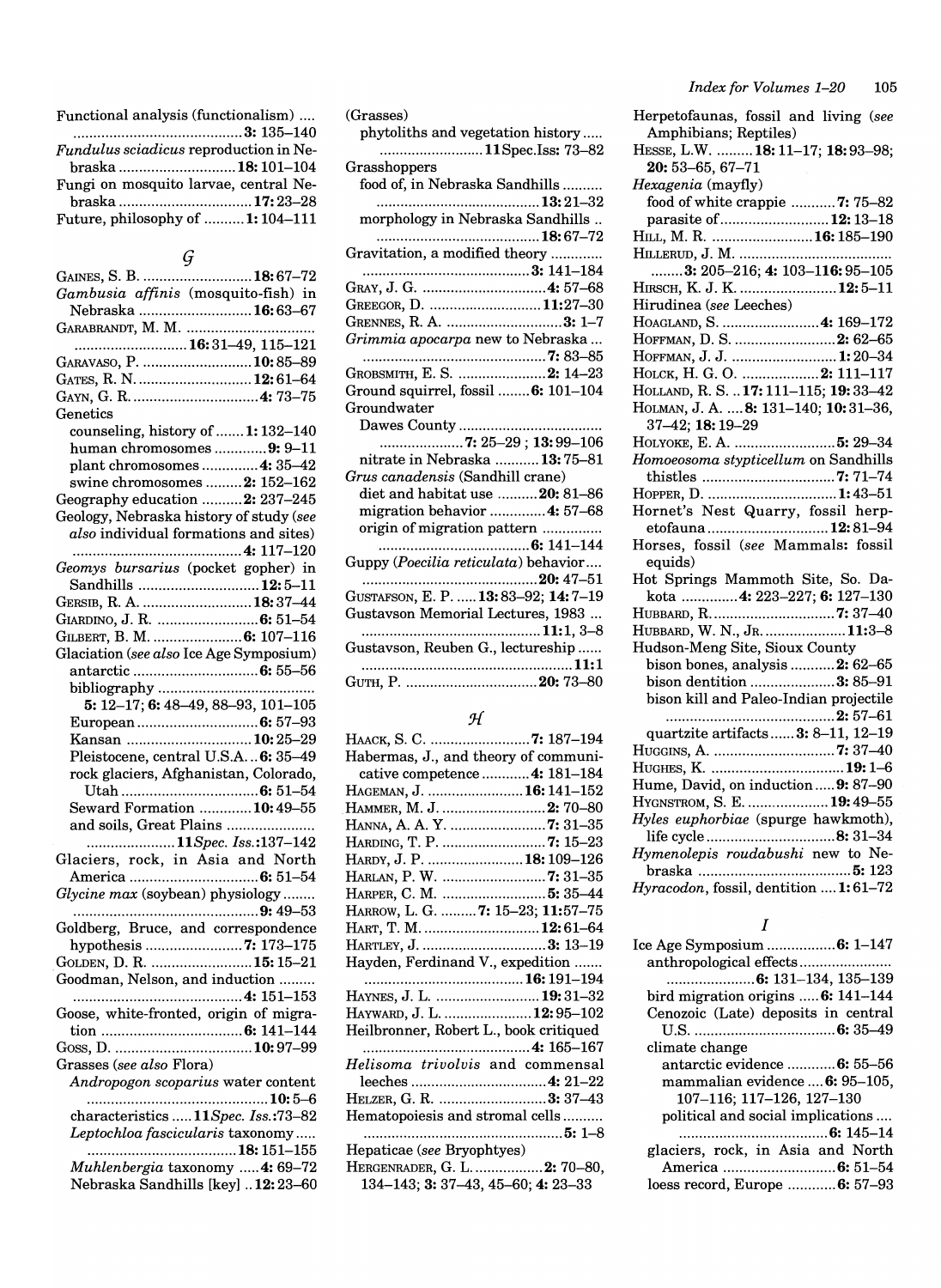| (Ice Age Symposium)                      |
|------------------------------------------|
| sediments, deep-sea, and European        |
| glacial stages  6: 57-93                 |
| stratigraphy as clues                    |
| $\ldots$ $6: 1-18, 19-34, 35-49, 57-93$  |
| Ictalurus punctatus (catfish) in Ne-     |
| braska                                   |
| age-analysis18:99-100                    |
| contamination of, in Missouri River.     |
|                                          |
| in Platte River <b>19:</b> 33–42         |
| Iglesia Vieja, El Terror Phase  3: 1-7   |
|                                          |
| Indians, American                        |
| agricultural practices, Nebraska         |
| 4: 209-211; 11 Spec. Iss.: 93-110,       |
| $111 - 113$                              |
| Apache, education 2: 14-23               |
| Arikara villages, seriation, South       |
| Dakota 1:20-34                           |
| climate and cultural change, Middle      |
|                                          |
| Missouri valley                          |
| 1:11-19; 11Spec. Iss.:61-63, 65-70       |
| linguistics, early influences on         |
|                                          |
| Middle Missouri Tradition                |
|                                          |
| Oglala Sioux, education  2: 14-23        |
| Paleo-Indian bison kill, Hudson Meng     |
|                                          |
| points, stone                            |
| Clary Ranch Site, Garden County          |
|                                          |
| Clovis, Dawes and Sioux counties.        |
|                                          |
| Kansas 11:13–18                          |
| Skidi Pawnee, polyandry 11:9-12          |
| study methods, prehistory                |
| 11Spec. Iss.:121-127                     |
| values and goals, Nebraska               |
|                                          |
| Induction, riddle of  4: 151-153         |
| INGUANZO, J.  1:73-82                    |
| Insectivora, fossil (see Mammals: fossil |
| insectivores)                            |
|                                          |
| Insects (see also Beetles; Butterflies;  |
| Moths)                                   |
| aquatic, Nebraska 7: 75-82;              |
| 9: 23-34, 35-47; 13: 59-73;              |
| 16:69-84; 17:19-22                       |
| gall-forming  4: 13-20                   |
| Invertebrates, fossil                    |
| brachiopods, Nebraska Pennsylva-         |
|                                          |
| cephalopods, Cretaceous, in Dawes        |
| County 20: 87-95                         |
| crinoids, Nebraska and Iowa              |
| 5: 45–57; 8: 155–186                     |
| snails, Nebraska Pleistocene             |
|                                          |
| Invertebrates, Nebraska, living in (see  |
| also Insects; Leeches)                   |
| Big Blue River  9: 35-47; 13:59-73       |
|                                          |

| (Invertebrates, Nebraska, living in)         |  |
|----------------------------------------------|--|
| Brown County streams  16:69–84               |  |
| Branched Oak Lake7: 75-82                    |  |
| Buckley Creek reservoir 9: 35–47             |  |
| Long Pine Creek watershed                    |  |
|                                              |  |
| Niobrara Valley 20: 1–12                     |  |
| Salt Creek 3: 45–60                          |  |
| Salt Valley reservoirs, microcrustacea       |  |
|                                              |  |
| Irrigation and soil erosion in Nebraska      |  |
|                                              |  |
| <i>Ischyromys</i> , Oligocene fossils14:7–19 |  |
| <i>Ischyrosmilus</i> fossils in Nebraska     |  |
|                                              |  |
| Isco, history of  18: 167–171                |  |

# *J*

| Jaguar, Nebraska fossil  13: 93–98   |  |
|--------------------------------------|--|
| Jamber Local Fauna, Boyd County      |  |
| fossil carnivores  4: 95-101         |  |
| fossil rhinoceros 4: 121–128         |  |
| JAMESON, M. L. 17:29–35              |  |
| <i>Jeletzkytes</i> , fossil 20: 1–12 |  |
|                                      |  |
|                                      |  |
| JOHNSON, S. E. 15:69–74              |  |
| JOHNSON, H. J. 2: 81-89              |  |
|                                      |  |

# $\boldsymbol{\mathcal{K}}$

| Kalyan-Masih, V. 2: 24–34, 35–47      |
|---------------------------------------|
| Kangaroo rat (see Dipodomys ordii)    |
| KANNE, M. E. 7: 145–148; 9: 87–90     |
| Kant, Immanuel                        |
| and ethical theory  4: 185-188        |
| and subjectivist theory of space      |
|                                       |
| KANTAK, G. E. 14:61-78; 16:1-15;      |
| $20:1 - 12$                           |
| Kaposi, Moriz, and cancer studies     |
|                                       |
| KARABATSOS, G. J. 7: 1–4              |
| Karari Escarpment, Kenya, sedimen-    |
|                                       |
| KAUL, R. B.  3: 32–36; 14: 55–59;     |
| 15: 23-35, 49-52; 16: 115-121;        |
| 17:71-79; 18:127-150; 19:67-74        |
| Keith County flora, vegetation        |
|                                       |
| 17:83–101; 18:149                     |
| Kirumakki, N.  4: 229–231             |
| KIVETT, M. F. 4: 209–211              |
| KOENIGSWALD, W. VON. 14:35–39         |
| KOHLER, E.  2: 118-122; 3: 118-122    |
| KOLSTAD, O. A.  15:37-48              |
| KORTH, W. W.  16: 141-152; 19: 75-82; |
| $20:97 - 100$                         |
| Kraemer, E. R. 7: 149–152; 9: 91–94   |
| Kramer, W. L. 19:49-55                |
| Krogstad, J. L.  4: 173–176, 177–180  |

| KRUSH, A. J.  1: 132-140: 2: 123-127: |
|---------------------------------------|
| 4: $143-146$ ; 5: 65-69; 7: 125-129;  |
| 8: 207-210; 10: 63-65, 67-69;         |
| 11:85-88; 12:103-108; 15:83-85;       |
| $17:117 - 119$                        |
| Kuhn, Thomas S., and scientific rela- |
|                                       |

tivism ............................... 8: 211-215 KUKLA, G ............................................... . ........ 6: 57-93; 11 *Spec. Iss.: 143-144* 

### L

| L                                                   |
|-----------------------------------------------------|
|                                                     |
|                                                     |
|                                                     |
| sil lagomorphs)                                     |
| Lakes, Nebraska Sandhills, water qual-              |
|                                                     |
| LAMBERT, S. J. 8: 237-241                           |
| LAMP, W. O. 7: 71-74                                |
|                                                     |
| LANDON, J.  16:51–61                                |
| LARKIN, A. 7: 153-155                               |
|                                                     |
| Lebert, Hermann, and cancer research                |
|                                                     |
| Leeches, in Nebraska                                |
| 4: 21-22; 5: 9-13; 6: 69-84; 18: 87-91              |
| LEGER, D. W. 20: 47-51                              |
|                                                     |
|                                                     |
|                                                     |
| $3: 123-126; 4: 181-184; 5: 109-114$                |
|                                                     |
| 2: 128-133; 3: 127-130; 5: 115-120                  |
| LEITE, M. B.  18:31-35                              |
| LEMOS-ESPINAL, J. A.  19:43-47                      |
|                                                     |
| Lemoyne Quarry, Keith County, fossils               |
|                                                     |
| Lepidoptera (see Butterflies)                       |
| Lepomis (bluegill), malathion effects               |
| 3: 69–73                                            |
| Lepotochloa fascicularis, variation                 |
|                                                     |
| Levi, Isaac, and value judgments                    |
|                                                     |
|                                                     |
|                                                     |
| Lichens, Nebraska, annotated bibliog-               |
|                                                     |
| Lillian Annette Rowe Sanctuary, flora               |
|                                                     |
| Limnology (see Water quality)                       |
|                                                     |
|                                                     |
| 4: 181–184; 11:99–104                               |
| Linguistics                                         |
|                                                     |
| American Indian 2: 8-13<br>and euphemism 3: 123-126 |
| Haberma's theory of communicative                   |
| competence  4: 181-184                              |
| probabilistic grammars  2: 90-93                    |
|                                                     |
| Lisco C quarries, fossils  18: 19-29                |
| Lisco Structural Basin  8: 123-130                  |
| LITTELL, B.  18:93-98                               |
| Little bluestem grass, moisture content             |
| 10: 5–6                                             |
| Liverworts (see Bryophytes)                         |
|                                                     |

Lizards *(see* Reptiles)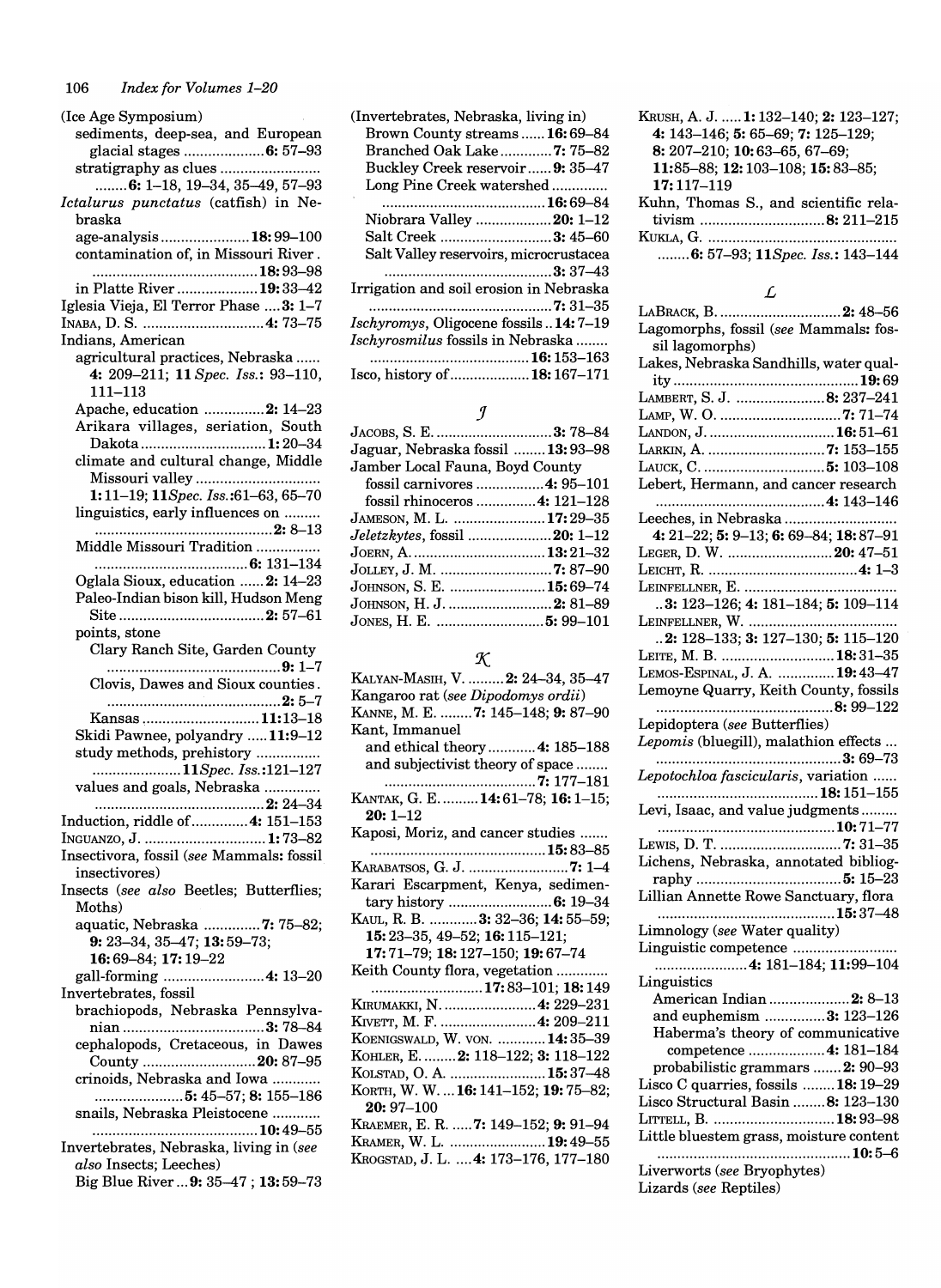| Loess, clay content 10:43–47                           |
|--------------------------------------------------------|
| Logic (see also Science)                               |
| inductive <b>10:</b> 79–83                             |
| natural deductions, calculus of                        |
|                                                        |
| quantification  4: 189–190                             |
|                                                        |
| 1: 181–189; 14: 51–54                                  |
| Long Pine Creek, water quality                         |
|                                                        |
| Lota lota (burbot) status in Missouri                  |
|                                                        |
| Lu, P.-C. 1:141–167                                    |
|                                                        |
| <b>1:</b> 168–178; <b>2:</b> 217–224; <b>5:</b> 71–73  |
| LUND, J. C. 9: 23–34                                   |
| Lymphocytes, differentiation in vitro                  |
|                                                        |
|                                                        |
| <b>13:</b> 33–57; <b>16:</b> 63–67; <b>18:</b> 101–104 |
| Lynx rufus (bobcat), parasites                         |
|                                                        |

### *:M*

| Mach, Ernst, and the principle of verifi- |
|-------------------------------------------|
| cation 3: 131-134                         |
| Манан, В. R.  5: 121–122                  |
| MAISEY, J. G. 11:81-84                    |
| Malaria, R. G. Coatney's research         |
|                                           |
| Malate enantiomers, metabolism            |
|                                           |
| Malathion, effects on bluegill (Lepomis)  |
|                                           |
| Malthus, Thomas, and population           |
|                                           |
| Mammals, fossil                           |
|                                           |
| 3: 92-95; 4: 77-93; 16: 127-139           |
| bovids  4: 77-93; 103-116;                |
| 6: 95-105; 9: 1-7; 11:13-18               |
|                                           |
| 4: 77-93; 9: 67-85; 14: 7-19              |
| canids  2: 66-69; 4: 77-93, 95-101;       |
| 6: 105-123; 7: 105-123; 9: 1-7;           |
| 9: 67-85; 14: 7-19, 25-34                 |
| cervids  4: 77-93; 13:83-92               |
| equids 4: 77-93; 9: 67-85; 14: 7-19;      |
| $15:75 - 82$                              |
| felids 4: 77-93, 95-101; 8: 141-154;      |
| 9: 67-85; 13: 93-98; 14: 25-34;           |
| 16: 153-163                               |
|                                           |
| hyracodonts  1:61-72                      |
| insectivores  4: 129-138; 8: 99-122;      |
| 9: 67-85; 14: 7-19, 21-24                 |
| lagomorphs 16:141-152                     |
| mammoths  4: 77-93; 223-227;              |
| 5: 59-64; 6: 127-130                      |
|                                           |
| multituberculates  12:71-80               |
| mustelids 4: 77-93; 9: 67-85              |
| ovids 4: 77–93: 16: 173–183               |

(Mammals, fossil) peccary ................ .4: 77-93; 9: 67-85 rhinoceros ........ 4: 121-128; 9: 67-85 rodents ............. .4: 77-93; 7: 91-100, 101-104; 9:67-85; 14:7-19, 35-39; 16:165-172;19:75-82; 20:97-100 stratigraphy, ages ............................. .  $\ldots$ .... $6: 95-105$ ; 9: 57-65; 14: 7-19 various ................ 4: 77-93; 5: 59-64; 6:95-105,107-116,117-126, 127-130; 9:57-65, 67-85; 14:7-9,21-24 Mammals, living *(see also* individual names of mammals) abundance and habitat preferences, shrew and mouse ............. 3: 74-77 canids, melanistic, Nebraska ........... . ...................................... 5: 121-122 chromosome numbers, karyotypes (swine) .......................... 2: 152-162 Niobrara Valley ................... 20: 1-12 plague in prairie dogs ........ 19: 49-55 populations, malathion effects on ..... .......................................... 5: 25-28 Mammoths, fossil *(see* Mammals: fossil mammoths) Man and the Changing Environments of the Great Plains, symposium ....... . *. ................. 11Spec.* Iss.:iii-xii, 1-144 Manter, Harold W., laboratory of parasitology ................................ 11:89-92 Manufacturing plants, location ........... . .............................................. 1:73-82 Maps *(see* map index on p. 111) MARET, T. R. ............ 7: 75-82; 8: 35-54; 9:35-47;16:69-84 Marmot, giant, fossil ......... 16: 165-172 Marsileaceae *(see* Ferns) MARTIN, E. L. ..........................19:21-30 MARTIN, L. D. ........... 1:61-72; 5:59-64; 6: 107-116, 117-126; 7: 91-100; 8: 141-154;11:13-18; 13:93-98; 14:35-39; 16:153-163 *Marvinmeyeria lucida* new to Nebraska .............................................. 4: 21-22 MASTERS, C. F. .............................. 5: 75-76 Mathematics contest of 1977 ..................... 5: 77-84 contests, Neb.-So. Dak. 1967-1972 .. ...................................... 2: 229-236 history, and Gottlieb Frege .............. . ...................................... 3: 118-122 natural deductions .......... 7: 165-171 philosophy .......................... 10: 85-89 summability transform ... 2: 217-224 Mayfly *(Hexagenia limbata),* parasite of ......................................... 12: 13-18 MCCARTY, M. K. ....... 7: 71-74; 8: 31-34 MCCARTY, P. F ............................. .4: 5-8 McDonald, D. L. ........................ 2: 65-67 McGINNIS, T. E. .... 7: 187-194; 11:9-12 McINTYRE, R. ................................ 8: 1-8

| Mechanics, rigid body and particle                                       |
|--------------------------------------------------------------------------|
| Medicago sativa (alfalfa) seeding                                        |
| Medieval bench carvings, England                                         |
|                                                                          |
| Megalagus turgidus, fossil, in Nebraska                                  |
| Megalogonia ictaluri parasitic on may-                                   |
| Megantereon, fossil, in Nebraska                                         |
|                                                                          |
| Merycoidodon, Oligocene fossils                                          |
| 14:7–19<br>Mesoscalops, Nebraska Miocene range                           |
| extension  14:21-24                                                      |
| MESSENGER, C. L.  4: 95-101                                              |
| MESSENGER, K. K.  4: 95-101                                              |
|                                                                          |
| 17: 103-109; 18: 11-17; 20: 53-65                                        |
| METCALF, W. K.  5: 29-34                                                 |
| MEYER, L. N. 11:93-98<br>Middle Missouri Tradition                       |
|                                                                          |
| Migration                                                                |
|                                                                          |
| human 7: 47-52, 53-60                                                    |
| Milkweeds, Nebraska distribution, re-                                    |
| production  18:129-140                                                   |
| MILLER, D. D. 8: 1-8; 9: 13-22                                           |
| Miosicista angulus, new genus and spe-                                   |
| Missouri River (see also Fishes; Water                                   |
| quality)                                                                 |
| climate and culture  1: 11-19<br>contamination of catfish  18:93-98      |
| fishery dynamics near Nebraska City                                      |
|                                                                          |
|                                                                          |
| 17: 103–109 ; 18: 11–17                                                  |
| Moles, fossil  4: 129-138                                                |
| Molligdella grandis new to Nebraska                                      |
| Molluscs, Long Pine Creek, Nebraska.                                     |
|                                                                          |
|                                                                          |
| MOORE, R. H.  13:107-110                                                 |
| Mormon Island Crane Meadows, flora.                                      |
|                                                                          |
| MORRISON, R.  16:85-86                                                   |
| Mosses (see Bryophytes)<br>Mosquito-fish (Gambusia affinis) in           |
| Nebraska  16:63–67                                                       |
| Mosquitoes                                                               |
| Aedes sollicitans, in Nebraska                                           |
|                                                                          |
| Aedes triseriatus, virus from                                            |
|                                                                          |
| larvae, in Platte River  17: 23-28<br>Moth, life cycle (spurge hawkmoth) |
|                                                                          |
| MOUL, J. M.  12: 13-18                                                   |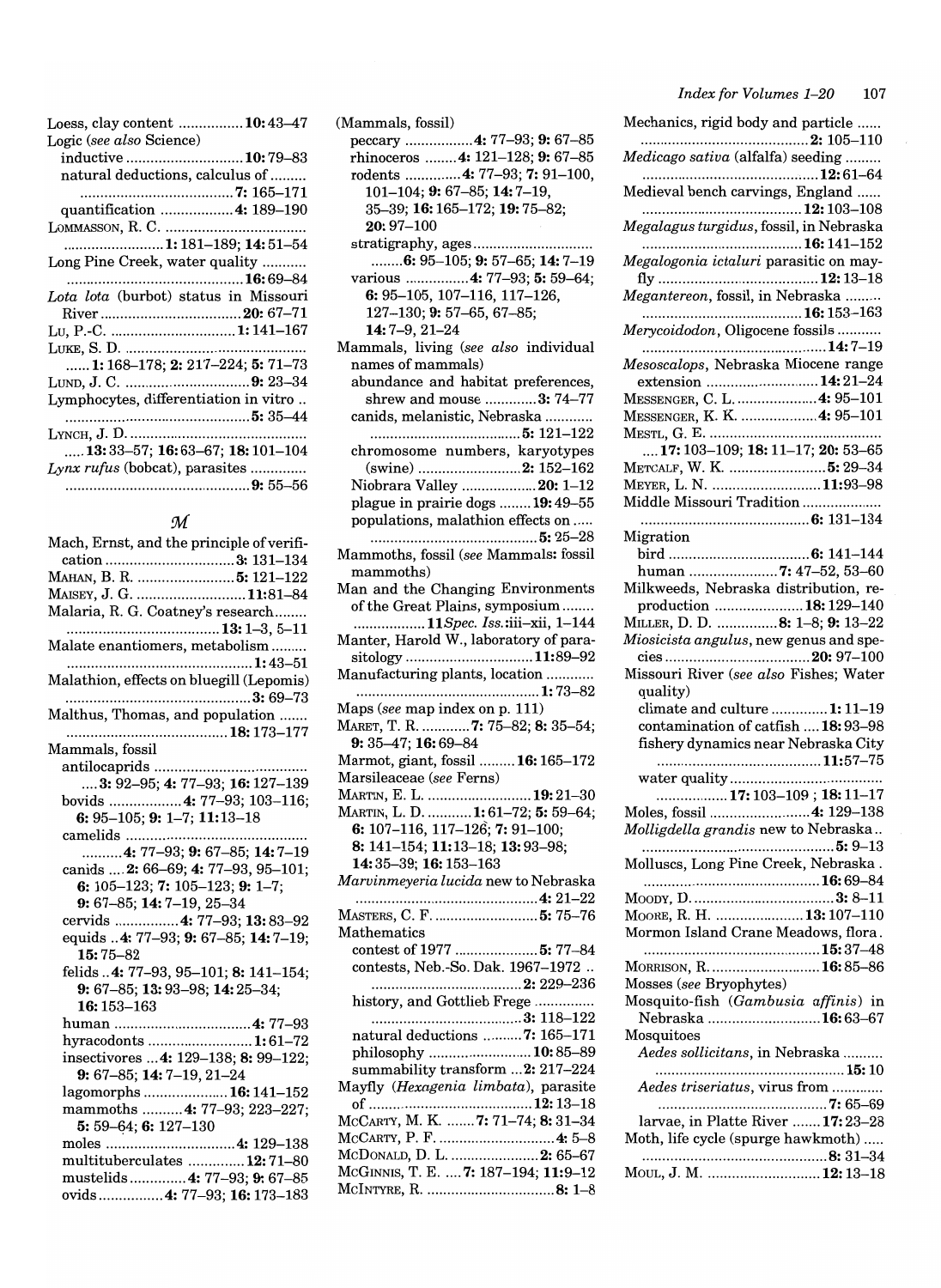| Mouse, shrew, and vole ecology, Ne-     |
|-----------------------------------------|
| braska  3: 74-77; 5: 25-28              |
| Moussavi, M. 19:1–6                     |
| <i>Muhlenbergia</i> , taxonomy 4: 69–72 |
| Mullen Assemblage, Pleistocene fossils  |
|                                         |
| Multituberculata, fossil 12:71-80       |
| Munévar, G. 10:91–95                    |
| MURPHY, H. C.  18: 105-108              |
| MURPHREE, R. L.  2: 152-162             |
| Musci (see Bryophytes)                  |
| Mushrooms, in teaching biology          |
|                                         |
| Muskox, Nebraska fossil 4: 77-93        |
|                                         |
|                                         |
| Mylohyus, Nebraska Pleistocene fossil   |
|                                         |
| Mystipterus, Nebraska Miocene range     |
| extension 14:21-24                      |

| N                                      |
|----------------------------------------|
| NAGEL, H. G.  7: 5-7; 8: 55-76, 77-90; |
| 13:59-73; 15:37-48; 16:17-30           |
| Native subsistence adaptations         |
| 11Spec. Iss.: 93-110, 111-113,         |
| 115-118                                |
| Natural function statements            |
|                                        |
| Natural Trap Cave, Wyoming             |
| 6: 107-116, 117-126; 16: 127-139,      |
| 173-183                                |
| Neale Woods, flora  16:31-49           |
| Nebraska Academy of Sciences           |
| history of  1:6-10, 122-131;           |
| $10:1-4; 14:1-5$                       |
| list of presidents 1880-1986           |
|                                        |
| Nebraska, comprehensive reviews of     |
| algae, annotated bibliography          |
|                                        |
| amphibians, annotated checklist and    |
| maps13:33-57<br>beetles (see Beetles)  |
| bryophytes, annotated bibliography     |
| (see also Bryophytes in main list-     |
|                                        |
| geology, history of study              |
|                                        |
| lichens, annotated bibliography        |
|                                        |
| milkweeds, annotated list and maps     |
| 18:129-140                             |
| plants (vascular), bibliography (see   |
| also Flora)14:61-78                    |
| reptiles, annotated checklist and      |
| maps13:33-57                           |
| NEILD, R. E.  6: 135-139               |
| Nemaha County, loss of trees           |
|                                        |
| Neotoma sites in Great Plains          |
| 11Spec. Iss.: 83–89                    |

| Newton, Isaac, and nature of hypoth-                            |
|-----------------------------------------------------------------|
|                                                                 |
| NICHOLS, J. T.  20: 25-32                                       |
| NICKOL, B. B. 11:31-52                                          |
| Nine-Mile Prairie, flora of  15: 23-35                          |
| Niobrara River Valley                                           |
| birds of 17:37–60                                               |
| butterflies of  16: 17-30                                       |
| flora of …………………………… <b>16:</b> 1–15                            |
| mosses of 13:13–19                                              |
| Nitrate in Nebraska groundwater                                 |
|                                                                 |
| Norden Bridge Quarry                                            |
| animal fossils <b>9:</b> 67–85 ; <b>10:</b> 31–36               |
| sedimentology 9: 67–85                                          |
| NORRIS, C. 20: 73–80                                            |
| Northern redbelly dace (see Phoxinus<br>eos)                    |
| <i>Noturus gyrinus</i> (tadpole madtom) in<br>Nebraska 19:31-32 |

# o

| Oak (see Quercus; also see Flora)<br>Odocoileus, antlers of  13:83–92 |
|-----------------------------------------------------------------------|
| OETINGER, D. F.  12: 1–4                                              |
| OGBUETHI, S. N. 9: 49-53                                              |
| Oligocene stratigraphy, Nebraska                                      |
|                                                                       |
| Olmec ceramics, radiocarbon dating                                    |
|                                                                       |
| Onthophagus, in Sandhills                                             |
|                                                                       |
| Oochoristica bivitellobata parasitic in                               |
|                                                                       |
| Orellia occidentalis on Sandhills thistles                            |
|                                                                       |
|                                                                       |
| Orchids                                                               |
| in floras (see Flora)                                                 |
| prairie fringed, in Nebraska                                          |
| 15: 27; 19: 57–62                                                     |
| Orthoptera (see Grasshoppers)                                         |
| $\it Osteoborus$ tooth evolution                                      |
|                                                                       |
| OSTRANDER, G. E.  12: 71-80; 14: 21-24                                |
| Ovis, fossil (see Mammals: fossil ovids)                              |
| Oxetocyon cuspidatus fossil skull,                                    |
| Morrill County  2: 66-69                                              |
|                                                                       |
|                                                                       |

## *P*

| Paleontology (see Birds, Nebraska fos-<br>sil; Invertebrates, fossil; Mammals,<br>fossil); Nebraska history of |
|----------------------------------------------------------------------------------------------------------------|
| 11Spec. Iss.:129–136<br>Panthera onca, Nebraska fossil                                                         |
|                                                                                                                |
| PAPPAS, L. G. 10:7-11                                                                                          |
| Paracantha culta on Sandhills thistles                                                                         |
|                                                                                                                |
| Paranamatomys storeri, Nebraska                                                                                |
| Chadronian 19:75-82<br>Parasites                                                                               |
|                                                                                                                |
| of bobcats 9: 55-56                                                                                            |
| of fishes  11:31-52; 12:1-4                                                                                    |
| of lizards3: 20–21                                                                                             |
| of mayflies  12: 13-18                                                                                         |
| worms 18:73-86                                                                                                 |
| PARRY, M. L. 11Spec. Iss.: 65-70                                                                               |
| Paulisentis missouriensis in chubs                                                                             |
|                                                                                                                |
| PAULSON, D. W.  3: 135-140                                                                                     |
| Pawnee County, Nebraska, natural ar-                                                                           |
|                                                                                                                |
| Pawnee, Skidi, and polyandry                                                                                   |
| Peale, Charles Willson, and mastodons                                                                          |
|                                                                                                                |
| Peccary, fossil (see Mammals: fossil pec-                                                                      |
| cary)                                                                                                          |
| cary)<br>PEDERSON, D. T. 7: 9–13                                                                               |
| Pennsylvanian Shale (Stull Member),                                                                            |
| brachiopods  3: 78-84                                                                                          |
| Penny Creek Local Fauna, Nebraska                                                                              |
| $15:75 - 82$                                                                                                   |
| Penstemon buckleyi new to Nebraska                                                                             |
|                                                                                                                |
| Penstemon haydenii (blowout penste-<br>mon)                                                                    |
| pollination  19:63-66                                                                                          |
| propagation 17:65-70                                                                                           |
| taxonomy and collecting history                                                                                |
| 16:191–194                                                                                                     |
|                                                                                                                |
|                                                                                                                |
|                                                                                                                |
| 9: 23-34; 17: 111-115; 19: 33-42                                                                               |
| PETERSON, D. S. 9: 99-107                                                                                      |
| PETERSON, J. A.  19:21-30                                                                                      |
| Pharmaceutical prescriptions compared,                                                                         |
| 1917-1939 & 1969  1:99-103                                                                                     |
| Phenacomys, Kansas fossils  14:35-39                                                                           |
| Philosophy of science (see Science)<br>Phoxinus eos (N. redbelly dace) in Ne-                                  |
| braska  19:31–32                                                                                               |
| Physiology, human, and work load                                                                               |
|                                                                                                                |
| Physonemus, fossil spines 11:81-84                                                                             |
| Phytoplankton (see Plankton)                                                                                   |
| Piaget, J., and developmental theory                                                                           |
|                                                                                                                |
| <i>Placenticeras, fossil </i> 20: 87–95                                                                        |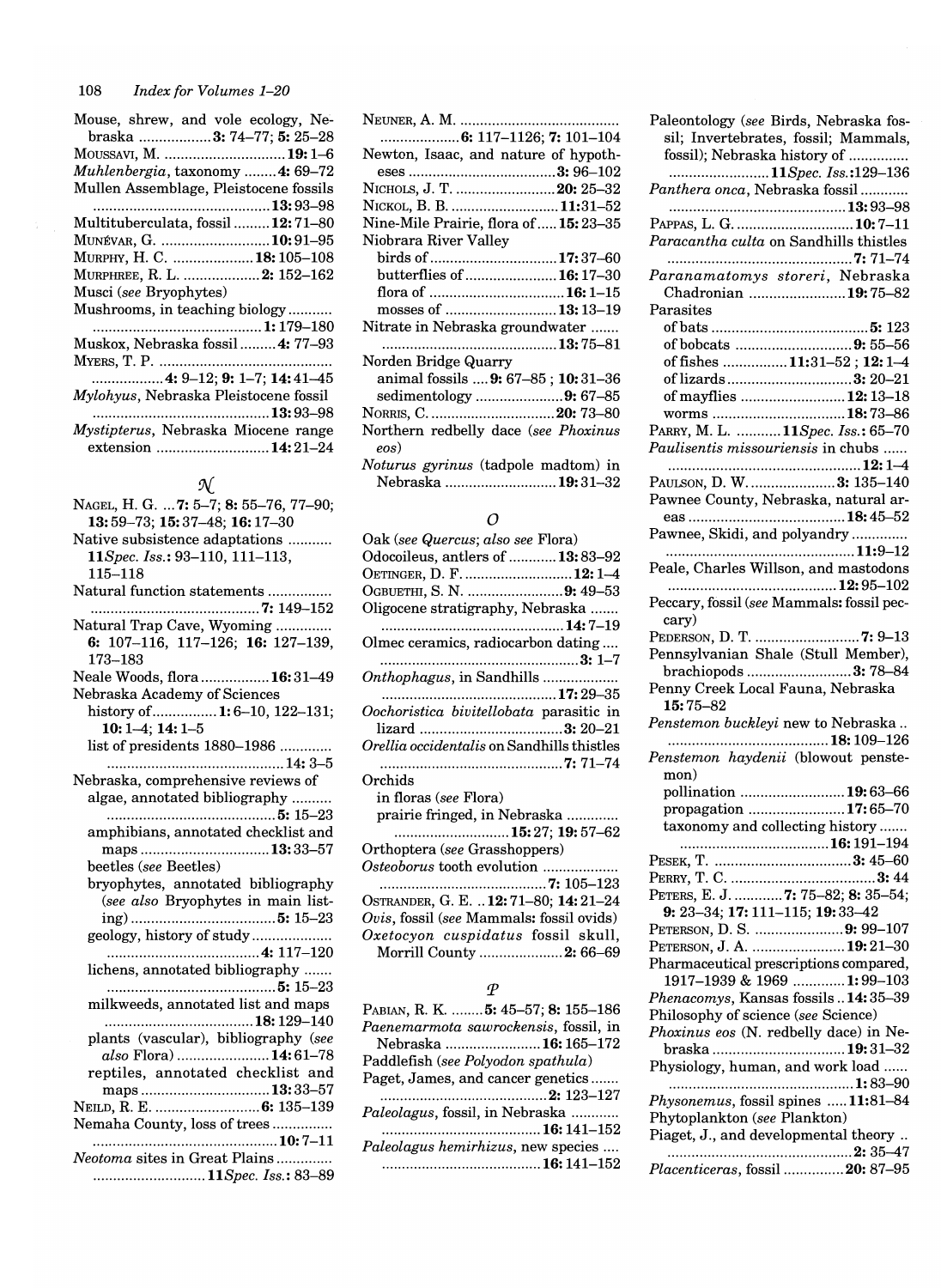| Placobdella multilineata new to Ne-                                           |
|-------------------------------------------------------------------------------|
| Plague in Nebraska  19:49-55                                                  |
| Plains topminnow (see Fundulus)<br>Plankton                                   |
| phyto-, algae in Big Blue River                                               |
|                                                                               |
| zoo-, microcrustacea in Salt Valley                                           |
| reservoirs (annotated list)                                                   |
| Plants of Nebraska (see Flora)                                                |
| Platanthera praeclara in Nebraska                                             |
| Plato, and certainty  4: 147-150                                              |
| Platte River (see also Fishes; Flora)                                         |
| evapotranspiration 8: 55-76<br>island succession 8: 77-90                     |
| water quality  17:111-115                                                     |
| Platydictya confervoides new to Ne-                                           |
|                                                                               |
| Pocket gopher (see Geomys bursarius)<br>Poecilia reticulata (guppy), behavior |
| 20: 47–51                                                                     |
| Polyandry in Skidi Pawnee  11:9-12                                            |
| Polyodon spathula (paddlefish), status                                        |
| in Missouri River  20: 53-65<br>Polyphylla, three new species in North        |
| America 14:47-50                                                              |
| Pomoxis annularis (white crappie), food                                       |
|                                                                               |
| Population growth, human                                                      |
| Potamogeton pectinatus in Nebraska                                            |
| Pott, Sir Percivall, and cancer history.                                      |
|                                                                               |
| POTTER, N. T.  4: 185-188<br>Pound, Roscoe, and Sem. Bot.                     |
| 16: 185–190                                                                   |
| POWELL, L.  16:86-86                                                          |
| Prairie dog (Cynomys ludovicianus),                                           |
| plague in  19:49-55<br>Prairie fringed orchid (see Platanthera                |
| praeclara)                                                                    |
| Prairies (see Flora, Nebraska)                                                |
| PRENTICE, E. D.  5: 29-34<br>PRITCHARD, M. H.  11:89-92; 13:1-3               |
| Proboscidians, misidentified fossils                                          |
|                                                                               |
| Ркокор, J. L. 19:43-47                                                        |
| Pronghorn (see Antilocaprids, fossil)<br>Propanolol, and cocaine intoxication |
|                                                                               |
| PRUESS, K. P.  17:19-22                                                       |
| Pseudomonas non-fluorescens, phenolic                                         |
| metabolism  1:43-51<br>Psoralea argophylla, P. esculenta, seed                |
| germination  16: 123-126                                                      |
| Psychology, teaching methods                                                  |
|                                                                               |

Pumpkin Creek, Morrill County, piracy of ......................................... 12: 65-69

# Q

| Quartzite, ceramic3: 8–11, 12–19 |                                  |
|----------------------------------|----------------------------------|
| Quercus (see also Flora)         |                                  |
|                                  | Q. macrocarpa forests, Seward    |
|                                  | County 20: 41–46                 |
|                                  | Q. rubra, germination in prairie |
|                                  |                                  |
|                                  | Quinn, J. J. 7: 131–135          |
|                                  |                                  |

# $\ensuremath{\mathcal{R}}$

| Raben Ranch Local Fauna, Nebraska                              |
|----------------------------------------------------------------|
|                                                                |
| Radiocarbon production, and solar<br>modulation  7: 187-194    |
| Radiology, history at Creighton Univer-                        |
|                                                                |
|                                                                |
| Radon, in Chadron  15:59–74<br>Railway Quarries Local Fauna    |
|                                                                |
| RAPPOLT, R. T. SR., N., and R. T., JR.                         |
|                                                                |
| RARY, J. M. 2: 152–162                                         |
| RATCLIFFE, B. C.  11:53-55; 16:87-89                           |
| Rats, control of 4: 203–207                                    |
| Red oak (see Quercus)                                          |
| Red Willow County                                              |
| artifacts from gravel pits  4: 9-12                            |
| fossils from gravel pits  4: 77-93                             |
|                                                                |
| 11Spec. Iss.: 115-118                                          |
| Relativism, scientific8: 211–215                               |
| Religion and science in 13th and 20th                          |
| centuries 1:112-121                                            |
| Reptiles                                                       |
| chemosensory searching in                                      |
|                                                                |
| Elaphe vulpina, fossil and living                              |
|                                                                |
| Nebraska fossil  8: 131-140; 9: 1-7,                           |
| 67-85; 10:31-36, 37-42; 12:81-94;                              |
| 18:19-29                                                       |
| Nebraska living, complete synopsis.                            |
|                                                                |
| Niobrara Valley  20: 1-12<br>parasite of Cnemidophorus sexlin- |
|                                                                |
| Wyoming, 3 new records 16:85-86                                |
| Rhinoceros, Nebraska fossil (see Mam-                          |
| mals: fossil rhinoceros)                                       |
| Rhone, J. P. 11:57–75                                          |
|                                                                |
| ROBERTSON, R. J.  2: 163–175                                   |
| Rodents, fossil (see Mammals: fossil ro-                       |
| dents)                                                         |
| ROGERS, K. 12:81-94                                            |
| ROGERS, R. A. 11:13-18                                         |
| ROHRKE, M. J. 17:103-109                                       |
| ROLFSMEIER, S. B 15: 23-35, 49-52;                             |
| 16:91-113, 115-121; 17:83-101;                                 |
| 18: 127-140, 141-150; 20: 13-24                                |
| ROSE, K. D. 2: 163–175                                         |
|                                                                |

| ROSOWSKI, J. R. 19: 7–19, 21–30               |
|-----------------------------------------------|
| ROTHENBERGER, S. J.  15:53-57                 |
| ROYER, F. M.  2: 163-175                      |
| Rudner, Richard, and value judgments          |
| $10:71 - 77$                                  |
| <i>Ruppia</i> in Nebraska, taxonomy and ecol- |
|                                               |
| Rush Creek-Lisco Structural Basin             |
|                                               |
| RUSSELL, K. D. 3: 85–91                       |

### $\mathcal{S}_{0}$

| Salamanders, Nebraska (see Amphib-<br>ians) |
|---------------------------------------------|
| Salivary glands, human, secretion           |
| Salmo gairdnerii, S. trutta, and water      |
|                                             |
| quality 2: 176-181                          |
| Salt Creek drainage, Lancaster County       |
|                                             |
| fishes of 8: 35–54                          |
| plants of  15:5-14                          |
| wood duck breeding  4: 53-56                |
| Salviniaceae (see Ferns)                    |
| SAMSON, J. F.  12:61-64                     |
|                                             |
| SAMUEL, N. 11:31-52                         |
| Sandhill crane (see Birds; Grus cana-       |
| densis)                                     |
| Sandhills, Nebraska                         |
| beetles in  17:29-35                        |
| forage quality and quantity                 |
| 12:61–64; 20: 25–32                         |
|                                             |
| gophers, soils, vegetation in 12:5-11       |
| grasses of, illustrated key                 |
|                                             |
| grasshoppers 13:21-32                       |
| subirrigated meadows                        |
| 12:61–64; 20: 25–32                         |
| thistles, seed predators of  7: 71-74       |
| wetlands  18:1-9                            |
| Santee Local Fauna, Nebraska                |
|                                             |
|                                             |
| Sarcoma, Kaposi's, research on              |
|                                             |
| Sarpy County flora  20: 33-40               |
| SAYWARD, C. W.  4: 189-190                  |
| Scalopus (Hesperoscalops) mcgrewi, new      |
|                                             |
| Scarabaeidae                                |
| in Nebraska Sandhills                       |
|                                             |
| 16:87-89, 17:29-35                          |
| three new species in North America          |
|                                             |
| SCARITINI in Nebraska  18:53–65             |
| SCHANK, J. C.  7: 157-163; 8: 217-224       |
| SCHLESINGER, A. B. 11:57-75                 |
| SCHLITT, D. W.  2: 225-228                  |
| SCHMIDT, D. K.  12:61-64                    |
| SCHNEIDER, H. H. 7: 165-171                 |
|                                             |
| SCHNEIDER, M. H.  1:83-90                   |
| SCHROEDER, M. E.  18: 19-29                 |
| SCHROEDER, W. J.  13:75-81                  |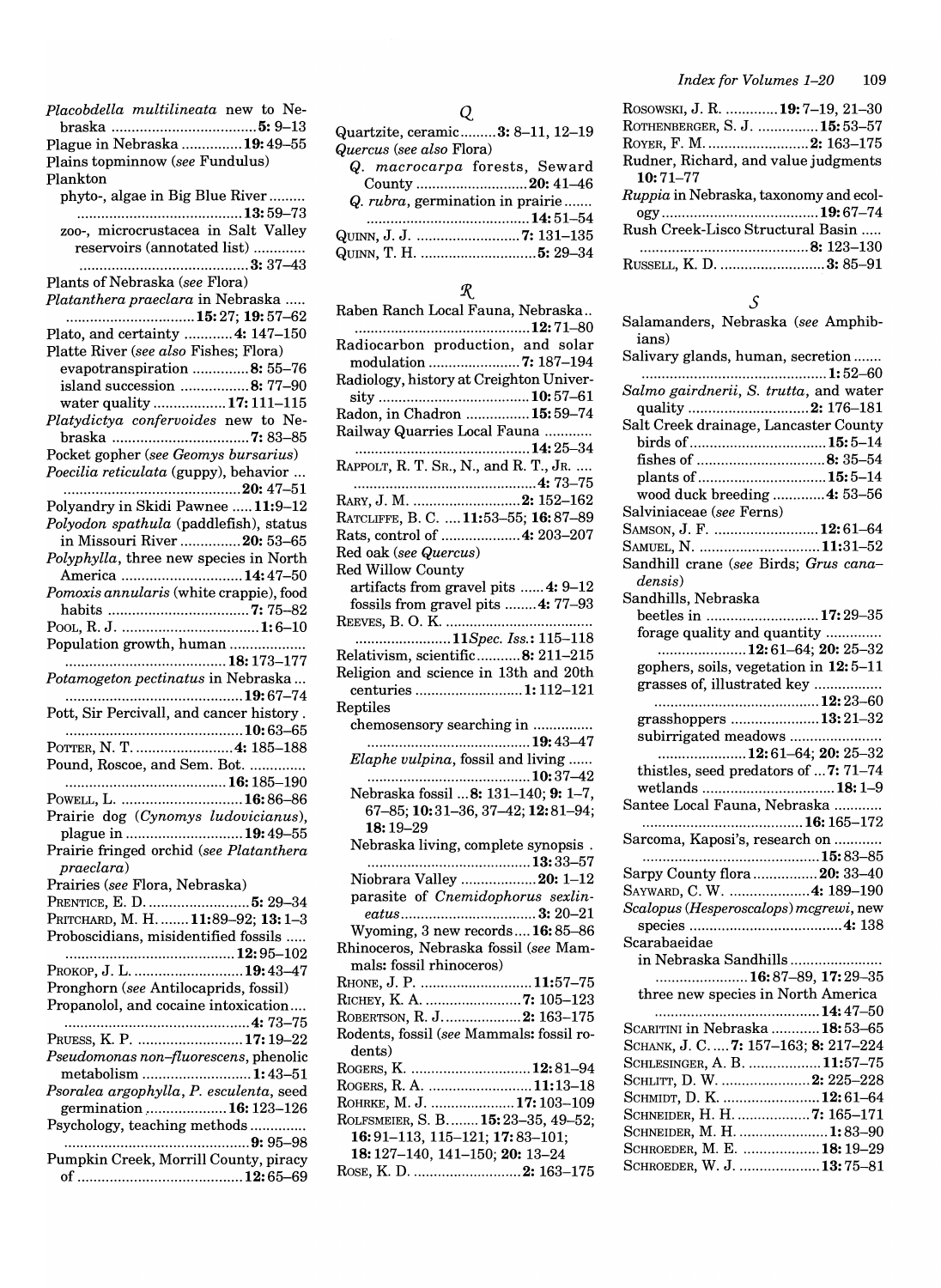SCHULTZ, C. B. ..... 4: 103-116, 191-201; 5:59-64;6:95-105;7: 101-104; 8: 187-205; 9: 57-65; 10: 1-4; *11Spec. Iss.:* 129-136; 13:93-98; 14:1-5; 16:153-163 SCHULTZ, M. R. .. 13: 93-98; 16: 153-163 Science behavior models ............... 7: 173-175 deductive-nomological explanation .. .......................................... 9: 91-94 determinism and determination ...... . ......................................... 11:93-98 functional analysis .......... 3: 135-140 inductive logic .... 9: 87-90; 10: 79-83 inter-hemispheric communication .... ............................................. 11:3-8 Kant's theory of space ..... 7: 177-181 laws, pragmatics of .......... 3: 108-117 logic and natural deduction .............. ...................................... 7: 165-171 logical positivism ............. 3: 131-134 logical quantification ....... 4: 189-190 meaning and force ...............**5:** 85-92 moral neutrality of acceptance ......... ......................................... 10:71-77 natural deductions, calculus of ......... ...................................... 7: 165-171 natural function statements ............ . ...................................... 7: 149-152 and North-South dialogue ..... 11:3-8 rationality .......................... 10: 91-95 relativism of ..................... 8: 211-215 and religion, 13th and 20th centuries compared ....................... 1: 112-121 social character of ................... 7: 153-155 development ................. 8: 237-241 theory ................................**2:** 128–133 technological progress ..... 8: 225-236 Searle, John, on meaning and force ..... .............................................. 5: 85-92 Sears, Paul Bigelow, biography .......... . ........................................ 13:107-110 Semantics and axiomatization ............... 5: 115-1120 euphemism ....................... 3: 123-126 scientific laws .................. 3: 108-117 *Seminarium Botanicum ....* 16: 185-190 *Semotilus atromaculatus* (creek chub), parasite of.. ............................. 12: 1-4 Seward County flora, vegetation .............. 16: 91-113; 18:148-149;20:41-46 plant galls ........................... .4: 13-20 Seward Formation, type section .......... . ............................................ 10: 49-55 Sex roles, human ................ .4: 169-172 SHANNON, I. L. ............................ 1:52-60 SHARP, J. G. .......... 5: 1-8, 29-34, 35-44 SHARPE, R. S. ........ 5: 25-28; 6: 141-144 SHAW, M ............................... 7: 173-175 Shawnee, migration system ... 7: 47-52

Shoreline Fossil Locality, Ash Hollow Formation ........................... 18: 31-35 Shrew, masked, ecology *(see also* Mammals, fossil insectivores) ..... 3: 74-77 SHRODER, J. F., JR. ................... 6: 51–54 SMAUS, R. J. ..............................13:75-81 *Smilodon,* fossil, in Nebraska ............ .. ........................................ 16:153-163 *Smittium,* in Platte River ..... 17: 23-28 Snails fossil, Nebraska *(Pupilla, Gastrocopta)* ........................... 10: 49-55 *Helisoma trivolvis* and commensal leech ................................. .4: 21-22 Snakes *(see* Reptiles) Social welfare function, a ... 3: 103-107 Soil erosion, under irrigation, Nebraska .............................................. 7:31-35 Soils ancient, and climate change ............ . ...................................... 8: 187-205 Crete and Wymore silty clay loams .. .......................................... 7:31-35 loess, Nebraska .................. 10: 43-47 *Solenoceras,* Fossil ................ 20: 87-95 *Sorex cinereus,* ecology ............ 3: 74-77 Soybeans, physiology .............. 9: 49-53 Spanish Diggings Quarry, Wyoming, quartzite ..................... 3: 8-11, 12-19 Spectral analysis, and principal axes theorem ................................ 5: 75-76 *Spermophilus,* Late Quaternary fossils .......................................... 7: 101-104 SPESSARD, L. L. ...... 7: 83-85; 10: 17-20, 21-23; 11:77-80; 12:19-22; 16:123-126;17:81-82; 18:157-165 SPRAGUE, G. ................................3: 61-68 Spurge hawkmoth *(Hyles euphorbiae),*  life cycle ................................ 8: 31-34 Spurge, leafy, control .............. 8: 31-34 STAUDINGER, L. .........................11:27-30 STEINAUER, G. A. ......... 18: 37-44; 45-52 STEPHENS, L. J .......................... 5: 77-84 STEWART, J. D. ........................14:35-39 STINSON, W. W .............................. 5: 1-8 STOUT, T. M. ........ 4: 117-120, 191-201; 6: 1-18;8: 187-205; 11 *Spec. Iss.: 137-142*  STRIMPLE, H. L. ..... 5: 45-57; 8: 155-186 STRUEMPLER, A. W. .................. 7: 87-90; 13:99-106; 15:59-68,69-74 STUBBENDIECK, J .................................... . ........... 12:5-11; 17:65-70; 19:63-66 STUCKY, N. P. ..............................3: 69–73 Stull Shale, fossil brachiopods in ......... .............................................. 3: 78-84 Sturm-Liouville transformation, multiinterval ............................. 1: 141-167 Succession Fontenelle Forest ............... 17: 61-63 Platte River islands ............. 8: 77-90 SUDDICK, R. P. ............................. 1:52-60

| <b>1:</b> 168–178; <b>2:</b> 217–224; <b>5:</b> 71–73                                 |
|---------------------------------------------------------------------------------------|
| Sus scrofa, chromosome numbers and                                                    |
| karyotypes 2: 152-162                                                                 |
| SUTHERLAND, D. M.  3: 32-36; 4: 69-72;                                                |
| $12:23-60; 14:55-59; 15:49-52;$                                                       |
| 16: 115-121; 17: 61-63, 83-101;                                                       |
|                                                                                       |
| <b>18:</b> 141–150; <b>20:</b> 33–40                                                  |
| SUTTON, D. D. 1:181-189                                                               |
| SWEENEY, T. F. 57: 68                                                                 |
| Swine (Sus scrofa) chromosome num-                                                    |
| bers, karyotypes 2: 152-162                                                           |
| Symbos, Nebraska Pleistocene fossil                                                   |
|                                                                                       |
| Symbos-Cervalces faunal province, Kan-                                                |
|                                                                                       |
| Symposia                                                                              |
| Ice Age—When Did It Begin and Has                                                     |
| It Ended?  6: 1-147                                                                   |
| Man and the Changing Environments                                                     |
|                                                                                       |
|                                                                                       |
|                                                                                       |
| in the Great Plains<br>11Spec. Iss.:iii-xii, 1-144<br>Water Usage—Who Cares?  7: 1–23 |

### $\tau$

| Tadpole madtom (see Noturus gyrinus)     |
|------------------------------------------|
| Taenia, identification9: 55-56           |
| TANNER, L. G. 1:61-72; 2:66-69;          |
| 4: $121-128$ ; 5: 59-64; 9: 1-7          |
| Tapirus, Nebraska Pleistocene fossil     |
| 13:93–98                                 |
| Taxidea taxus (badger), plague in        |
| 19:49–55                                 |
| TAYLOR, J. E. 2: 176–181                 |
| Technological progress, philosophy       |
|                                          |
| TEMPLETON, T. A.  18: 151-155            |
| Temperomandibular joint, human,          |
| variations 15:1-4                        |
|                                          |
| 11Spec. Iss.:iii-xii, 1-144              |
| Texoceros cf. guymonensis, age str., Ne- |
| braska Pliocene3: 92-95                  |
| THARALSON, D. 20: 87-95                  |
| Theromyzon biannulatum, new to Ne-       |
| braska  18:87-91                         |
| Thistle, seed predators in Sandhills     |
|                                          |
| Thomas Aquinas, St., and division of     |
|                                          |
| Thymus, and lymphocyte differentiation   |
|                                          |
| TIEKOTTER, K. L.  5: 123; 9: 55-56       |
| TIENSON, J. 11:99-104                    |
|                                          |
|                                          |
| THROCKMORTON, C. R.  18: 173-177         |
| Toads, Nebraska (see Amphibians)         |
|                                          |
| Tomarctus  14:25-34                      |
| Torgerson, W. S., and fiat measurement   |
|                                          |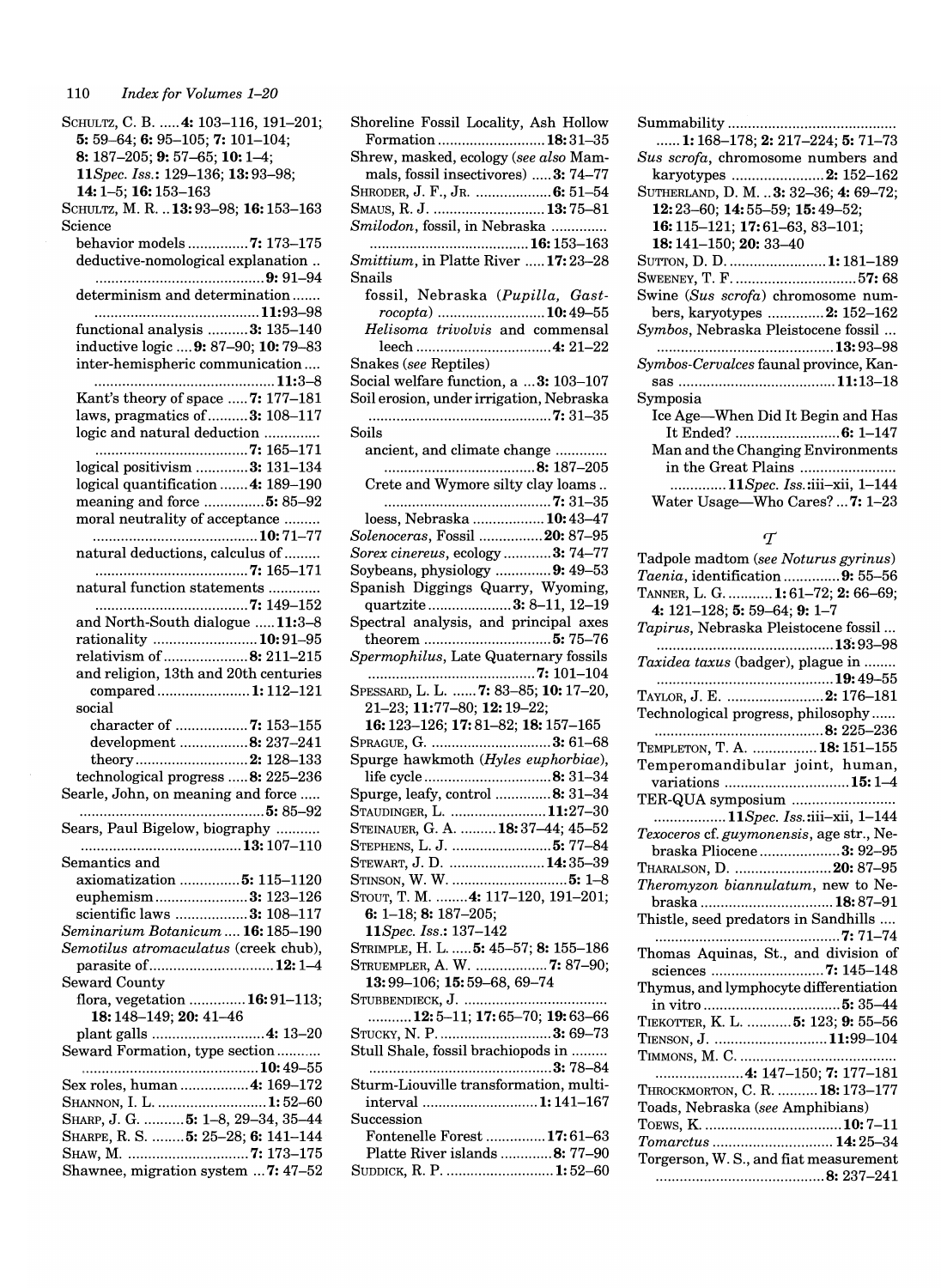| Tree-ring dating, climate               |
|-----------------------------------------|
| 11Spec. Iss.:37–41                      |
| Trees, loss in Nemaha County            |
|                                         |
| Trichomycetes, in Platte River          |
|                                         |
| Trout (see Salmo)                       |
| Trox, new North American records        |
|                                         |
| $Trox\,hamatus, feeding \dots 11:53-55$ |
| Trucking, transhipment 2: 81–89         |
| TRUE, C. E 13:59-73                     |
| TURNER, M. A. 3: 92-95                  |
| Turtles, Nebraska (see Reptiles)        |
| Twiss, P. C.  11Spec. Iss.: 73–82       |
|                                         |

# $\mathcal{U}$

| Unionization, dentistry faculty      |
|--------------------------------------|
|                                      |
| Uranium, in Dawes County, Neb.       |
|                                      |
| URBATSCH, L. E.  2: 182-189, 190-204 |
| Urotrematulum attenuatum new to Ne-  |
|                                      |

### $\mathcal{V}$

| Varve chronology  11 Spec. Iss.: 11-28<br>Vegetation (see also Flora)<br>11Spec. Iss.: 73–82 |
|----------------------------------------------------------------------------------------------|
| Late Quaternary                                                                              |
| 11Spec. Iss.: 83–89                                                                          |
| Vernonia gigantea ecotypes, eastern                                                          |
|                                                                                              |
| VIRCHOW, D.  19:49-55                                                                        |
|                                                                                              |
| VOHS, P. A. 20: 81-86                                                                        |
| Voles (see also Mouse) Kansas fossil (see<br>Phenacomys)                                     |
|                                                                                              |
| VOORHIES, M. R.  4: 129-138;                                                                 |
| 15:75-82; 16:165-172                                                                         |
| <i>Vulpes vulpes</i> (fox)                                                                   |
|                                                                                              |
| fossil, Red Willow County  4: 77-93                                                          |

### *'W*

| WALLER, S. S.  12:61–64                        |
|------------------------------------------------|
| Walling, G. P. 13:75–81                        |
| WALKER, J. A. 3: 74–77                         |
| Walker, S. R. 8: 91–98                         |
| Wang, X. <b>16:</b> 173–183                    |
| WARE, M. E. <b>7:</b> 183–186; <b>9:</b> 95–98 |
| Water quality                                  |
| Big Blue River 9: 35–37; 13: 59–73             |
| Brown County, Long Pine drainage.              |
|                                                |
| Buckley Creek Reservoir  9: 23-34              |
| Chadron, underground problem                   |
|                                                |
| Crawford National Fish Hatchery,               |
| Sioux County 2: 176–181                        |

| (Water quality)                                              |
|--------------------------------------------------------------|
| eutrophic pond  4: 23-33                                     |
| groundwater                                                  |
| chemistry, northwestern Nebraska                             |
|                                                              |
| Dawes and Sioux counties                                     |
| 2: 144-151; 7: 25-29, 41-45;                                 |
| 13:99-106                                                    |
| nitrate in Nebraska  13:75-81                                |
| malathion effects 3: 69-73                                   |
|                                                              |
|                                                              |
| 17: 103-109; 18: 11-17                                       |
| Platte River  17: 111-115                                    |
| and primary productivity, Salt Val-                          |
| ley reservoirs  2: 134-143                                   |
|                                                              |
| $\ldots$ 2: 70-80, 134-143; 3: 37-43                         |
|                                                              |
| 2: 70-80, 134-143; 3: 37-43                                  |
| Sandhills lakes 19:69                                        |
| Thirty-two Mile Creek, Adams County                          |
|                                                              |
| White River drainage, Dawes and                              |
| Sioux counties                                               |
| 1:35–42; 2: 144–151                                          |
|                                                              |
| Water Usage symposium                                        |
|                                                              |
| WAYNE, W. J.  10:49-55<br>WEDEL, W. R.  11Spec. Iss.: 93-110 |
|                                                              |
| Weed control, in eutrophic pond                              |
|                                                              |
| WEEDON, R. R.  4: 35-42                                      |
| WEEKLY, J. M.  19:31-32                                      |
| Weeping Water Creek, fishes of                               |
|                                                              |
| WELCH, A. B. 7: 65-69                                        |
| WELCH, N. J.  4: 21-22                                       |
| WELLS, P. V 11Spec. Iss.: 83-89                              |
| WELLSTEAD, C. F. 9: 67-85                                    |
| WENDLAND, W. M.  11Spec. Iss.: 11-28                         |
| Wetlands, Nebraska saline                                    |
| 15: 5-14; 18: 1-9, 37-44; 20: 13-24                          |
| Whewell, William, and nature of hy-                          |
| potheses 3:96-102                                            |
| WHITE, H. J.  6: 19-34                                       |
| White River Group, biostratigraphy, fos-                     |
|                                                              |
| White crappie (see Pomoxis annularis)                        |
| Whitehead, Alfred North, on induction                        |
|                                                              |
| WIEDERSPAN, C.  11:19-25                                     |
| WILLIAMS, M. C.  7: 83-85; 10: 21-23;                        |
|                                                              |
| 13:59-73; 17:23-28                                           |
| WILSON, B. L.  19:57-62                                      |
| WIMMER, S. H.  1:83-90                                       |
| WINTER, T. N. 7: 137-143                                     |
| Wittgenstein, Ludwig,                                        |
| and foundations of mathematics                               |
|                                                              |
| and "language game" 4: 161-163                               |

| Wood duck production, Salt Creek wa- |  |
|--------------------------------------|--|
|                                      |  |
| Worms, parasitic  18:73-86           |  |

### *X*

| Keroderma pigmentosum, studies of |  |
|-----------------------------------|--|
|                                   |  |
| Kylem. water stress in $16:51-61$ |  |

### $\mathcal{Y}$

| Yellow bullhead (see Ameiurus natalis)              |  |
|-----------------------------------------------------|--|
| <i>Yersinia pestis</i> in Nebraska <b>19:</b> 49–55 |  |
| YOUNG, R. M. 14:47–50                               |  |

### Z

ZAVGREN, C. V. ......................8: 237–241  $Zircons,$  in ash, Nebraska ..... $18:31-35$ Zooplankton *(see* Plankton)

# MAP INDEX

| Adams County flood-control dams                                     |
|---------------------------------------------------------------------|
|                                                                     |
| Africa, Kenya: Turkana                                              |
|                                                                     |
| Antilocapra fossil localities  16: 128                              |
| Archeological sites                                                 |
| Clary Ranch Site 9: 2                                               |
| Hudson-Meng Site, Neb. 3: 12                                        |
| Kansas River artifact sites  11:13                                  |
| Middle Missouri region  1: 14, 22                                   |
| Paleoindian sites 9: 2                                              |
| Red Willow County  4: 9; 14: 42                                     |
| Spanish Diggings Site, Wyo.  3: 12                                  |
|                                                                     |
| Asclepiadaceae                                                      |
| Nebraska  18: 128-131                                               |
|                                                                     |
|                                                                     |
| Banner County topographic regions                                   |
|                                                                     |
| Beetles, Nebraska                                                   |
| cicindelid 17:16                                                    |
|                                                                     |
|                                                                     |
| <b>Big Blue River</b>                                               |
| flow volume 9: 37                                                   |
| water-quality sample sites                                          |
|                                                                     |
| Bighorn sheep (see Ovis canadensis)                                 |
| Brown County, Long Pine Creek water-                                |
|                                                                     |
|                                                                     |
|                                                                     |
| Buffalo County, Lillian Annette Rowe                                |
| Sanctuary  15:38-39                                                 |
| Cass County, Weeping Water Creek                                    |
| watershed 15:15                                                     |
| Cephalopod fossil localities, Dawes                                 |
|                                                                     |
| Crinoid fossil localities8: 157<br>Cuming County, vegetation  4: 44 |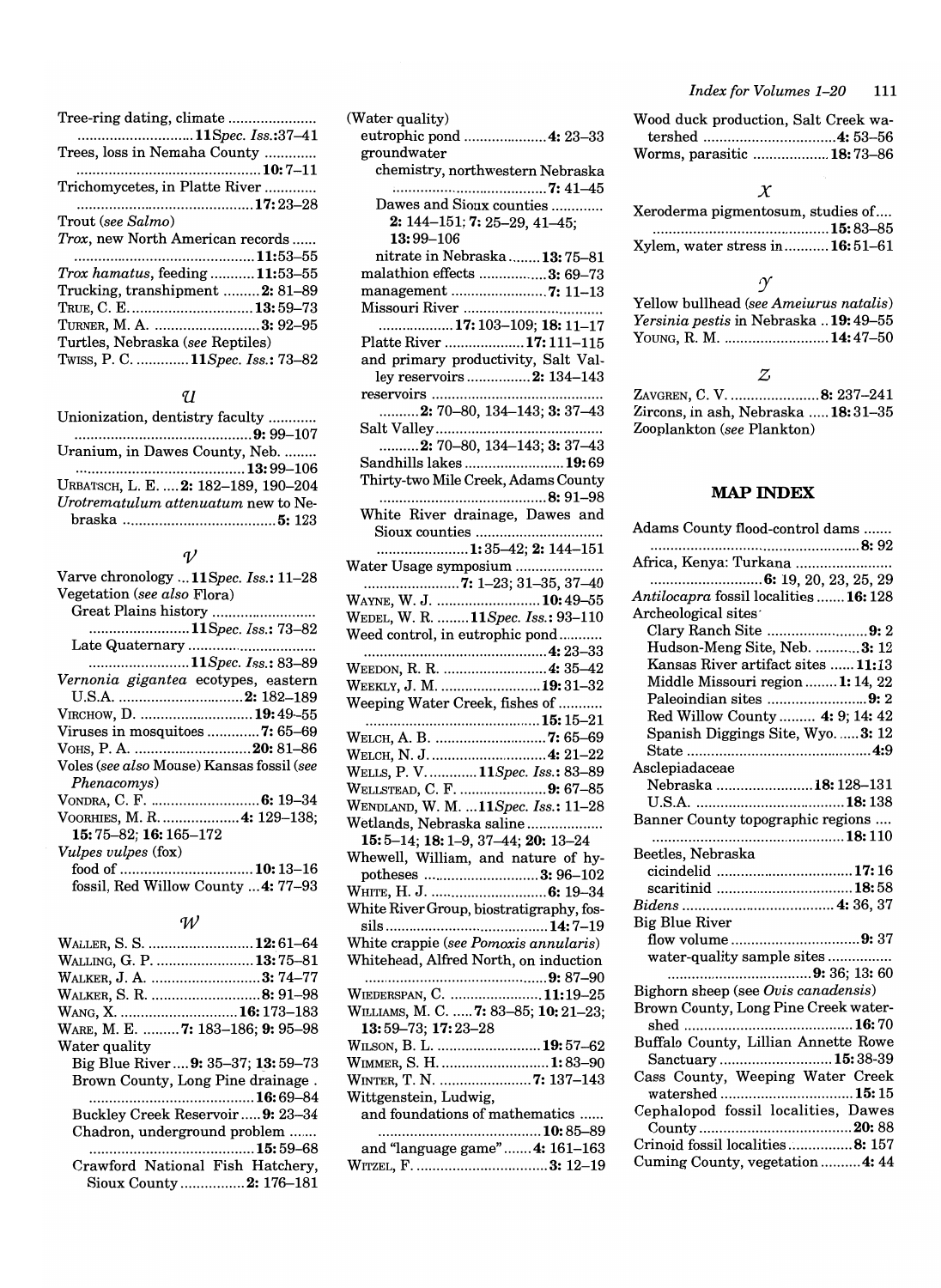| Dawes County                          |
|---------------------------------------|
| Chadron well-sites and drainage       |
|                                       |
| Crow Butte uranium deposit            |
|                                       |
|                                       |
| physiography 2:141                    |
| Pierre Shale cephalopod localities    |
|                                       |
|                                       |
| White River                           |
| stratigraphic sites  15:8             |
| water-quality stations                |
| 1:37, 40; 2: 146                      |
|                                       |
| Dawson County, mammal study sites.    |
|                                       |
| Dodge County vegetation 8: 18         |
| Emydoidea blandingii, Great Plains    |
|                                       |
| Erythronium in Nebraska 17:73         |
| Eumeces multivirgatus, Great Plains   |
|                                       |
|                                       |
| <b>Fontenelle Forest</b>              |
|                                       |
| topography and trails  16:32          |
| Garden County, Rush Creek-Lisco       |
| Structural Basin 8: 125               |
| Geological maps                       |
| Dawes County physiography 2: 191      |
|                                       |
| Natural Trap Cave, Wyoming            |
|                                       |
| Pleistocene stratigraphic records,    |
|                                       |
| Rush Creek-Lisco Structural Basin     |
|                                       |
| volcanic ash, Nebraska, Iowa, South   |
|                                       |
|                                       |
| Pleistocene stratigraphic records,    |
|                                       |
| Pumpkin Creek Valley, Banner &        |
| Morrill counties 12:66                |
| Glaciation                            |
| Europe .<br>6: 65, 81                 |
| Nebraska, Iowa, South Dakota          |
|                                       |
|                                       |
| North American Pleistocene maxi-      |
|                                       |
| North American Wisconsinan flora,     |
| faunal complexes 6: 122               |
|                                       |
|                                       |
| northern plains 10:26                 |
| southeastern Nebraska  10:49, 50      |
| Grant County wetlands and ditches     |
| 18:3-6<br>.                           |
| Hall County, Mormon Island Crane      |
| Meadows 15:38; 20: 82                 |
|                                       |
| Hudson-Meng Site 3: 12                |
| Keith County                          |
| Lonergan Creek ash and fossil local-  |
|                                       |
| vegetation 17:84                      |
| Knox County, Devils Nest and Santee   |
|                                       |
| Lancaster County<br>Coyote dens 8: 10 |

| Lancaster County)                                                     |
|-----------------------------------------------------------------------|
| Salt Creek watershed                                                  |
| fish-collection sites 8: 37                                           |
| water-quality sampling stations                                       |
|                                                                       |
| wetlands 18:40<br>wood-duck sampling sites  4: 54                     |
| eech-collecting sites                                                 |
| central and western Nebraska 18:88                                    |
| eastern Nebraska 5: 10                                                |
| Lillian Annette Rowe Sanctuary, Buf-                                  |
| falo County  15:38-39                                                 |
| isco C Quarries, Garden County                                        |
|                                                                       |
| Lonergan Creek ash and fossil locality                                |
| Long Pine Creek watershed, Brown                                      |
|                                                                       |
| Middle Loup River, fish-collecting sites                              |
|                                                                       |
| Missouri River                                                        |
| dams, reservoirs 20: 55, 68                                           |
| eastern Nebraska, water-quality sam-                                  |
| pling sites 18:94<br>Knox County, unchannelized river                 |
|                                                                       |
| Middle Missouri region  1: 14, 22                                     |
| Otoe County, fish-collection sites                                    |
| 11:59                                                                 |
| Mormon Island Crane Meadows, Hall                                     |
| County  15:38; 20:82                                                  |
| Morrill County, Rush Creek-Lisco Struc-                               |
| tural Basin 8: 125                                                    |
| Myotis septentrionalis, Great Plains                                  |
| Vatural Trap Cave, Wyoming                                            |
|                                                                       |
| <b>Veale Woods</b>                                                    |
|                                                                       |
| topography and trails  16:33                                          |
| Nebraska (*every county occurrence                                    |
| mapped for all species in the state)                                  |
| amphibians13:33-57*                                                   |
| archeological paleoindian sites  9: 2                                 |
| Asclepiadaceae  18: 128-131*<br>beetles                               |
| cicindelid  17:16*                                                    |
| scaritinid18:58                                                       |
| bird fossil localities  19:87                                         |
| bryophyte collecting sites, south-cen-                                |
|                                                                       |
| butterflies  6: 19-21                                                 |
| Erythronium  17:73*                                                   |
| fish-collection sites  11:32                                          |
| fish distribution sites 19:32                                         |
| herpetofaunal fossil sites 18:21<br>melanistic-canid collecting sites |
|                                                                       |
| Penstemon haydenii  16: 192*                                          |
| physiographic regions  17:3; 18:46                                    |
| reptiles  13:33-57*                                                   |
| rivers, water-discharge amounts 1975                                  |
|                                                                       |
|                                                                       |

| saline wetlands 20: 14                                                  |
|-------------------------------------------------------------------------|
|                                                                         |
| Nemaha County forests  10:8                                             |
| Niobrara River Valley                                                   |
| butterfly collecting sites, vegetation                                  |
| Crookston Bridge Member sites                                           |
| floristic and faunistic sites, geologic                                 |
| features  13: 14; 16: 2; 20: 2                                          |
| Niobrara Valley Preserve, location in                                   |
| Nebraska 20: 4                                                          |
| Norden Bridge area 9: 71                                                |
| parks, preserves, towns                                                 |
|                                                                         |
| North America                                                           |
| bighorn sheep, subspecies ranges                                        |
|                                                                         |
| in Cretaceous 19:84<br>dust-deposition sites, central No. Am.           |
| 11Spec. Iss. 73                                                         |
| plague records  19:51                                                   |
| Pleistocene antilocaprid sites                                          |
|                                                                         |
| Pleistocene faunal complexes                                            |
|                                                                         |
| Pleistocene vegetation  6: 122                                          |
| Sandhill crane, white-fronted goose                                     |
|                                                                         |
| weather, annual precip., temp.                                          |
| 11Spec. Iss. 39<br>Ovis canadensis, subspecies ranges                   |
|                                                                         |
| Paenemarmota sawrockensis sites, Neb.                                   |
|                                                                         |
| and Kansas  16:166                                                      |
| Paleontological sites, Nebraska                                         |
| bird fossil localities  19:87                                           |
| Blancan herpetofauna sites, statewide                                   |
|                                                                         |
| Egelhoff Quarry area 9: 71                                              |
| Hudson-Meng Site 3: 12                                                  |
| Knox County, Devils Nest and Santee                                     |
| Lisco C Quarries  18:21                                                 |
| Norden Bridge Quarry area  9: 71                                        |
| Red Willow County  4: 77                                                |
|                                                                         |
| Stull Shale 3:79                                                        |
| Webster County, Penny Creek sites.                                      |
|                                                                         |
| Paleontological sites, North America                                    |
| antilocaprids, Pleistocene 16: 128                                      |
| central U.S.A.                                                          |
| bison fossil sites  4: 105; 8: 157<br>crinoid fossil localities  8: 157 |
| faunal complexes, Pleistocene                                           |
|                                                                         |
| tapirs (Tapirus), Pleistocene  13:96                                    |
| Paleontological sites, world                                            |
| Pleistocene stratigraphic records                                       |